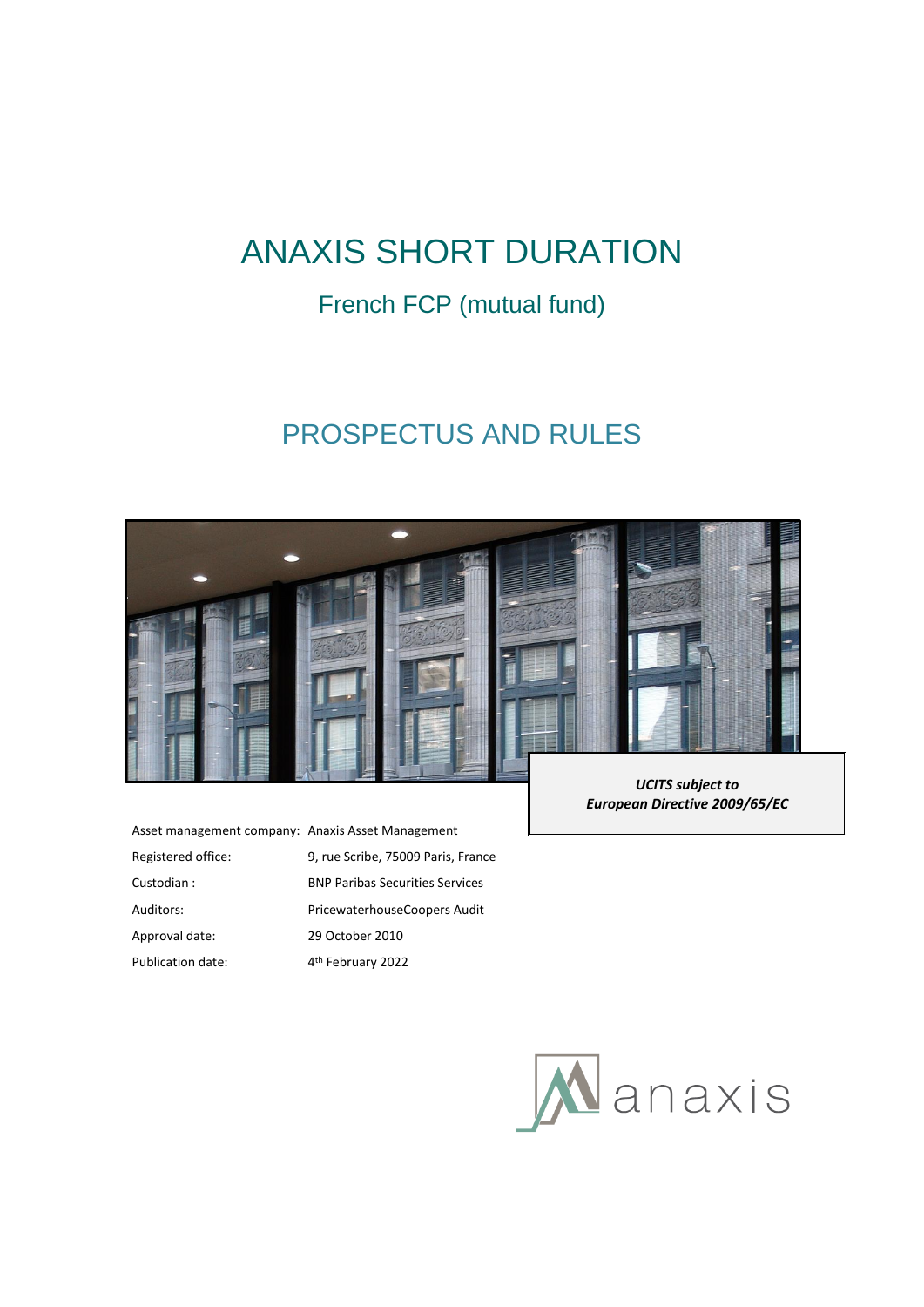

# Contents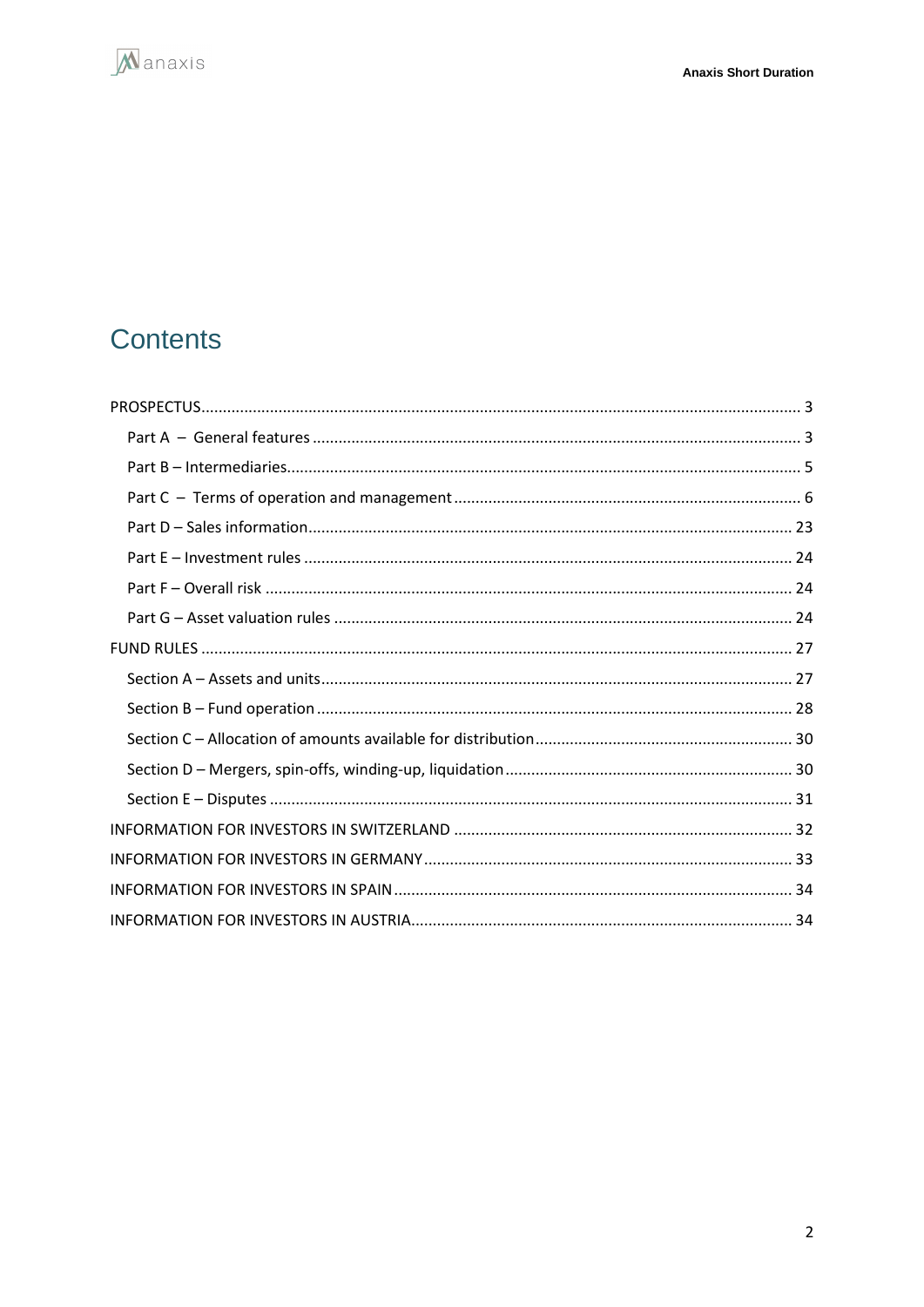<span id="page-2-0"></span>

# **PROSPECTUS**

## ANAXIS SHORT DURATION

*UCITS subject to European Directive 2009/65/EC*

# <span id="page-2-1"></span>Part A – General features

- **Name of UCITS** : Anaxis Short Duration
- **Legal form and Member State** : FCP (mutual fund) under French law.
- **Date of incorporation and projected term**:

23 November 2010 for a term of 99 years

- **Approval date** : 29 October 2010 by the AMF (French securities regulator)
- **Contact point to obtain the Fund Articles, the latest annual report and the latest periodic report**:

Unitholders can obtain the latest annual and periodic reports within 8 business days of submitting a written request to:

Anaxis Asset Management 9, rue Scribe, 75009 Paris, France Tel : +33 (0)9 73 87 13 20 info@anaxis-am.fr

Any additional information can be obtained from Anaxis Asset Management at this same address.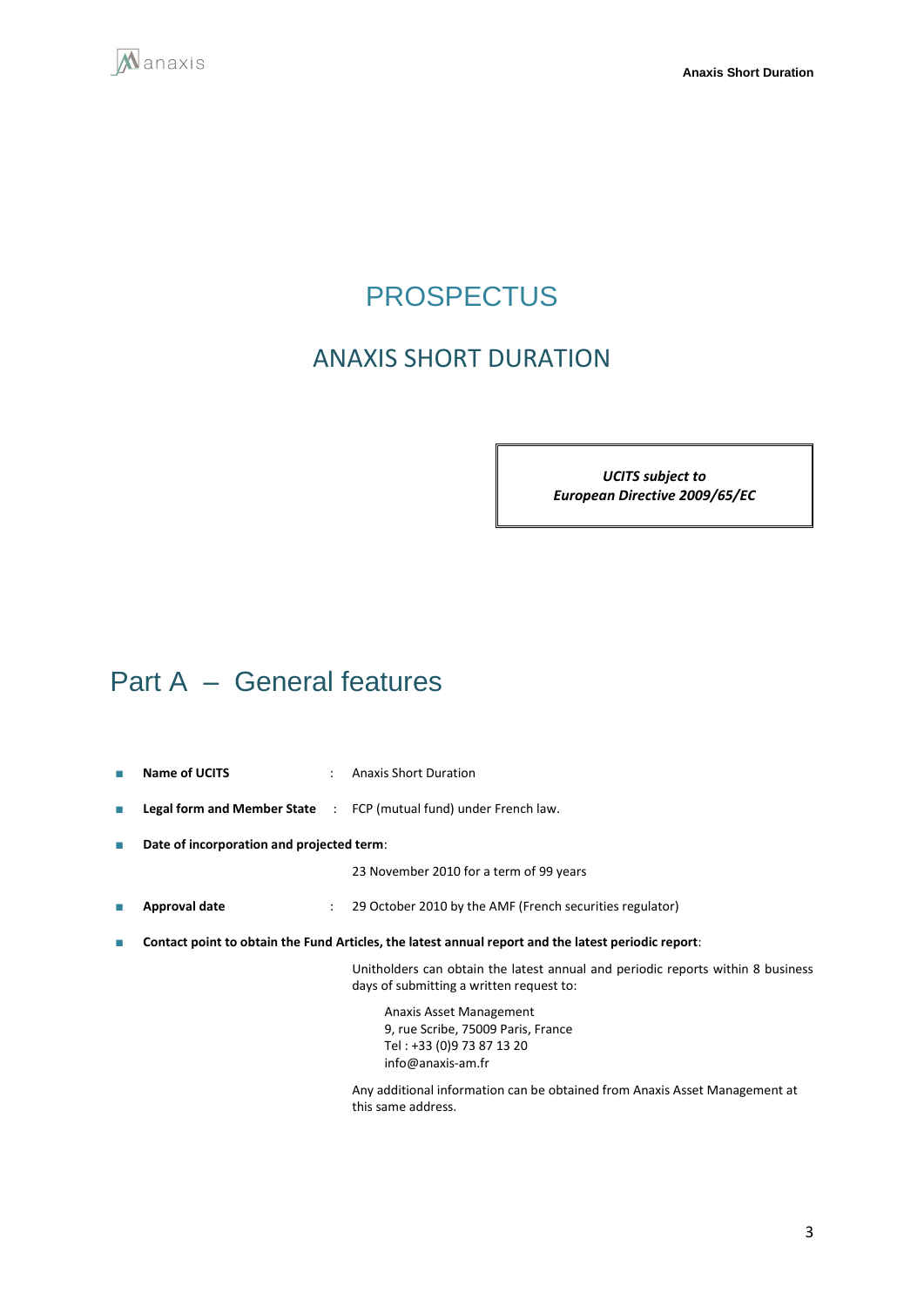

### ■ **Description of the categories of units** :

|                |                                                        | Distribution of<br>earnings:<br>Net result:   |                 |                                                      | <b>Minimum initial</b>                               |
|----------------|--------------------------------------------------------|-----------------------------------------------|-----------------|------------------------------------------------------|------------------------------------------------------|
| Unit           | <b>ISIN Code</b>                                       | Distribution and/or<br>Capitalisation         | Currency        | <b>Eligible subscribers</b>                          | subscription                                         |
|                |                                                        | Net realised capital<br>gains: Capitalisation |                 |                                                      |                                                      |
| E1             | FR0010951426                                           | Accumulation                                  | <b>EUR</b>      | All subscribers                                      | One unit with an initial<br>issue price of EUR 1000  |
| E <sub>2</sub> | FR0010951434                                           | Accumulation<br>and/or<br>distribution        | <b>EUR</b>      | All subscribers                                      | One unit with an initial<br>issue price of EUR 1 000 |
| U1             | FR0010951467                                           | Accumulation                                  | <b>USD</b>      | All subscribers                                      | One unit with an initial<br>issue price of USD 1 000 |
| U <sub>2</sub> | Accumulation<br>and/or<br>FR0010951475<br>distribution | <b>USD</b>                                    | All subscribers | One unit with an initial<br>issue price of USD 1 000 |                                                      |
| S <sub>1</sub> | FR0010951442                                           | Accumulation                                  | <b>CHF</b>      | All subscribers                                      | One unit with an initial<br>issue price of CHF 1000  |
| $\mathbf{I}$   | FR0010951483                                           | Accumulation                                  | <b>EUR</b>      | All subscribers                                      | EUR 500 000                                          |
| 13             | FR0013231420                                           | Accumulation                                  | <b>EUR</b>      | All subscribers                                      | EUR 500 000                                          |
| 4              | FR0013231438                                           | Accumulation<br>and/or<br>distribution        | <b>EUR</b>      | All subscribers                                      | EUR 500 000                                          |
| J              | FR0011011618                                           | Accumulation                                  | <b>USD</b>      | All subscribers                                      | USD 500 000                                          |
| K              | FR0011352202                                           | Accumulation                                  | <b>CHF</b>      | All subscribers                                      | CHF 500 000                                          |

The management company, employees of the management company and the employees of companies affiliated to the management company are exempted from the minimum initial subscription.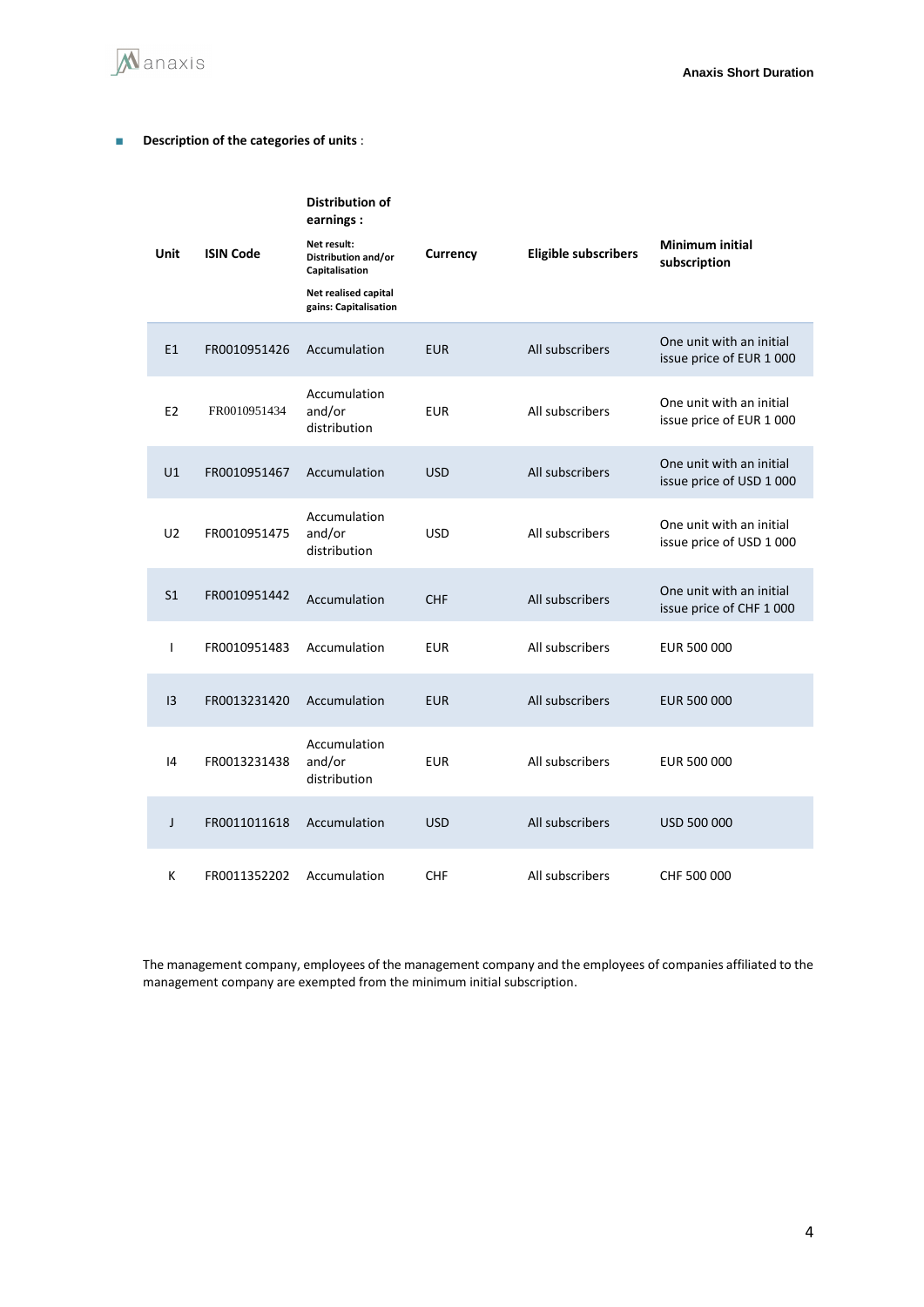

## <span id="page-4-0"></span>Part B – Intermediaries

- **Portfolio management company:** Anaxis Asset Management S.A.S. A portfolio management company accredited by the AMF under number GP10000030 9, rue Scribe, 75009 Paris, France
- **Depositary bank and custodian : BNP Paribas Securities Services S.C.A.** A credit institution accredited by the ACPR (French prudential supervisory and resolution authority)

#### Postal address

Grands Moulins de Pantin, 9, rue du Débarcadère, 93500 Pantin, France

#### Registered office

3, rue d'Antin, 75002 Paris, France

#### Responsibilities of the depository bank

The depositary bank and custodian carries out the following duties: control of the compliance of the investment decisions made by the management company (as defined under article 22.3 of the UCITS 5 Directive), monitoring of the cash flows of the UCITS (as defined under article 22.4), custody of the assets of the UCITS (as defined under article 22.5) and, in general, any duties required of it under the laws and regulations in force.

#### Potential conflicts of interest

Potential conflicts of interest may arise as Anaxis Asset Management has a commercial relationship with BNP Paribas Services alongside its appointment as depositary (BNP Paribas Securities Services, by delegation from the management company, calculates the net asset value of the UCITS). In order to manage such situations as this, the depositary has implemented and regularly updates a conflict of interest management policy, with the aim of:

- Identifying and analysing potential conflicts of interest;
- Recording, managing and monitoring conflicts of interest. To that end, the depository relies on the permanent measures put in place in order to manage conflicts of interest, such as the distribution of tasks, the separation of hierarchical and operational lines, the monitoring of internal lists of insiders and the use of dedicated IT environments. In addition, on a case-by-case basis, the depository implements appropriate preventive measures such as the creation of ad hoc monitoring lists, the creation of new Chinese walls, or the verification that transactions are properly processed and/or that the relevant client is informed. In certain circumstances, the depository may refuse to manage activities which could lead to conflicts of interest.

#### Delegation of functions

The depositary is responsible for the safekeeping of assets (as defined in article 22(5) of Directive 2009/65/EC, as amended by Directive 2014/91/EU). In order to offer services linked to the safekeeping of assets in a large number of countries, enabling the UCITS to achieve its investment objectives, BNP Paribas Securities Services SCA has appointed sub-depositaries in countries where BNP Paribas Securities Services CA has no local presence. These entities are listed on the following website:

http://securities.bnpparibas.com/solutions/asset-fund-services/depositary-banknd-trustee-serv.html

The appointment and monitoring process for sub-depositaries adheres to the highest quality standards, including the management of potential conflicts of interest which may arise as a result of these appointments.

Up-to-date information relating to the above points will be sent to investors upon request.

**Statutory auditor** : PricewaterhouseCoopers Audit Represented by Mr Frédéric Sellam

63, rue de Villiers, 92200 Neuilly-sur-Seine, France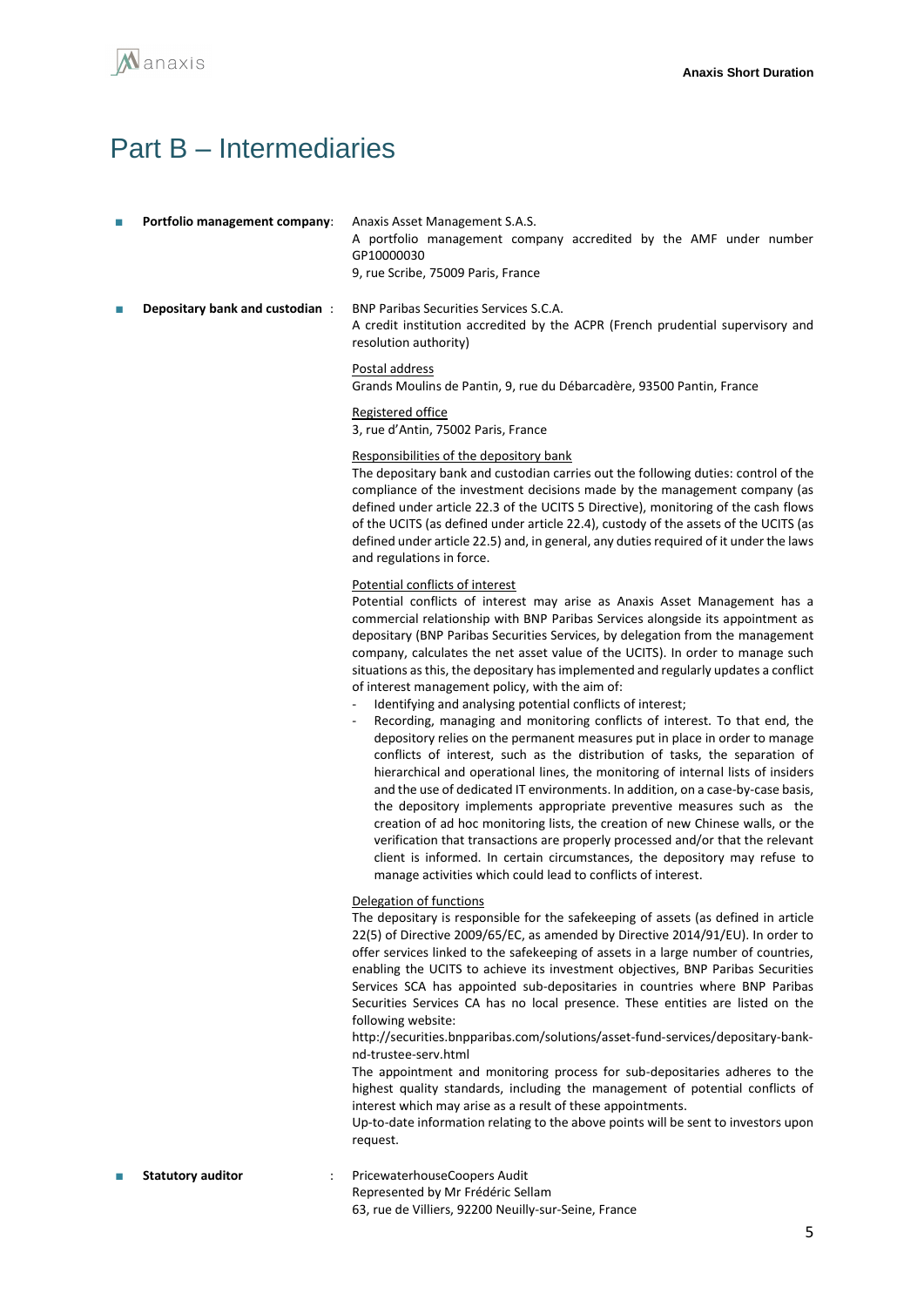

|    | <b>Promoters</b>              | 1. Anaxis Asset Management S.A.S.<br>9, rue Scribe, 75009 Paris, France                                                                              |
|----|-------------------------------|------------------------------------------------------------------------------------------------------------------------------------------------------|
|    |                               | 2. Its Swiss counterpart Anaxis S.A.<br>19, rue du Mont-Blanc, 1201 Genève, Switzerland                                                              |
|    |                               |                                                                                                                                                      |
| T. | Delegate accounting manager : | <b>BNP Paribas Securities Services S.C.A.</b>                                                                                                        |
|    |                               | Postal address<br>Grands Moulins de Pantin, 9, rue du Débarcadère, 93500 Pantin, France                                                              |
|    |                               | Registered office<br>3, rue d'Antin, 75002 Paris, France                                                                                             |
|    |                               | The delegate accounting manager administrates the fund (accounting, calculating<br>net asset values) and is responsible for middle office functions. |
|    | <b>Orders centralised by</b>  | Identity                                                                                                                                             |
|    |                               | Anaxis Asset Management S.A.S.<br>9, rue Scribe, 75009 Paris, France                                                                                 |
|    |                               | Identity of institution in charge of receiving subscription and redemption orders                                                                    |
|    |                               | BNP Paribas Securities Services S.C.A.,<br>A credit institution accredited by the ACPR (French prudential supervisory and<br>resolution authority)   |
|    |                               | Postal address<br>Grands Moulins de Pantin, 9, rue du Débarcadère, 93500 Pantin, France                                                              |
|    |                               | Registered office<br>3, rue d'Antin, 75002 Paris, France                                                                                             |

# <span id="page-5-0"></span>Part C – Terms of operation and management

## 1. General features

| Type of rights attached to units: |                      | Each unit represents an interest in the fund's assets is proportion to the number<br>of units held.                                                                                                                                                                                                                                                                                                            |
|-----------------------------------|----------------------|----------------------------------------------------------------------------------------------------------------------------------------------------------------------------------------------------------------------------------------------------------------------------------------------------------------------------------------------------------------------------------------------------------------|
| <b>Management of liabilities</b>  |                      | All units are bearer units. No register is maintained. BNP Paribas Securities Services<br>is responsible for the administration of the issuer's account. The fund is admitted<br>for trading on Euroclear France.                                                                                                                                                                                              |
| <b>Voting rights</b>              |                      | As the fund is a co-ownership of marketable securities, there are no voting rights<br>attached to the units. Decisions are taken by the portfolio management company.<br>However, notification of any amendments to the operation of the fund is given to<br>the unitholders either individually, via the press, or by any other method that<br>complies with AMF Instruction No. 2011-19 of 21 December 2011. |
| Form of units                     | $\ddot{\phantom{0}}$ | All units are bearer units.                                                                                                                                                                                                                                                                                                                                                                                    |
| <b>Fractions of units</b>         |                      | Thousandths of units.                                                                                                                                                                                                                                                                                                                                                                                          |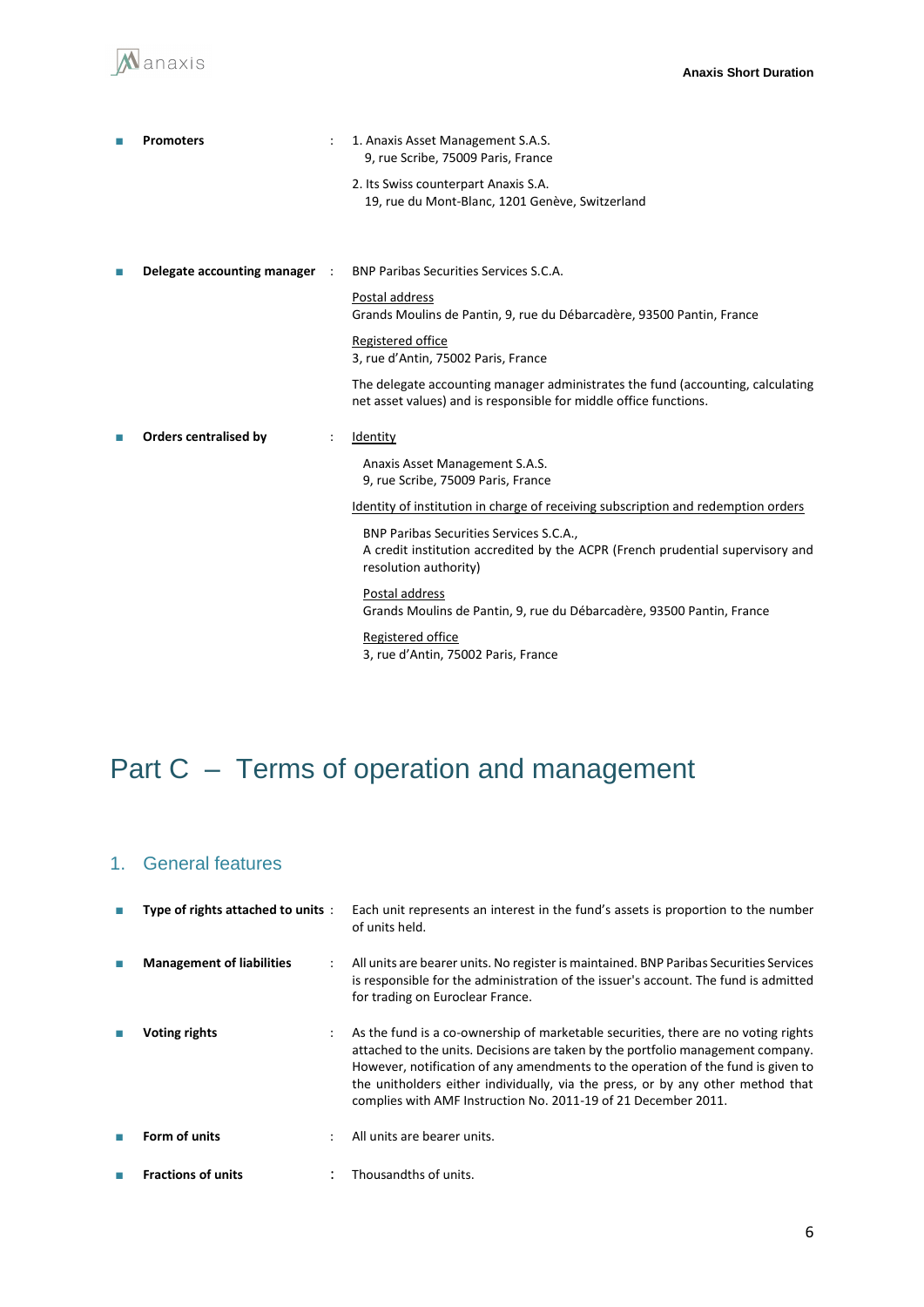■ **Balance sheet date** : Last trading day in December. ■ **First financial year** : The balance sheet date of the first financial year is 31 December 2011. ■ **Taxation Examedia in the Constant of Assemble in the State of the State of Taxation Component Constant Constant Constant Constant Constant Constant Constant Constant Constant Constant Constant Constant Constant Con** tax. Unitholders are taxed as if they were direct owners of a share of the assets, according to the tax scheme applicable to them. Any capital gains and earnings generated from ownership of fund units may be subject to tax. The applicable tax scheme depends on each investor's individual situation and tax residence, as well as the fund's investment jurisdiction. Investors are advised to contact their usual advisor to learn about the conditions applicable to their personal situation. INFORMATION ON THE FOREIGN ACCOUNT TAX COMPLIANCE ACT

> In accordance with the provisions of the Foreign Account Tax Compliance Act (FATCA), which took effect on 1 July 2014, where the UCITS invests directly or indirectly in US assets, the income generated from these investments may be subject to a 30% withholding tax. In order to avoid payment of the 30% withholding tax, France and the US entered into an intergovernmental agreement under which foreign financial institutions undertake to establish a procedure for identifying direct or indirect investors that are US persons and to transmit certain information on these investors to the French tax authority, which in turn provides this information to the US Internal Revenue Service. As a foreign financial institution, the UCITS undertakes to comply with FATCA and to take any measures subject to the above-mentioned intergovernmental agreement.

## 2. Specific terms and conditions

|  | E1 units             |                | FR0010951426 |
|--|----------------------|----------------|--------------|
|  | E <sub>2</sub> units |                | FR0010951434 |
|  | U1 units             | $\ddot{\cdot}$ | FR0010951467 |
|  | U <sub>2</sub> units | $\ddot{\cdot}$ | FR0010951475 |
|  | S1 units             | $\ddot{\cdot}$ | FR0010951442 |
|  | I units              | $\ddot{\cdot}$ | FR0010951483 |
|  | 13 units             | $\ddot{\cdot}$ | FR0013231420 |
|  | 14 units             | $\ddot{\cdot}$ | FR0013231438 |
|  | J units              | $\ddot{\cdot}$ | FR0011011618 |
|  | K units              | $\ddot{\cdot}$ | FR0011352202 |
|  |                      |                |              |

■ **ISIN** codes

Manaxis

■ **Investment objective** : The fund seeks a gross performance 2.15% higher than 12-month interbank rates (EURIBOR, SOFR or SARON) in the currency of denomination of the unit category in question. The corresponding net objectives (after management fees) are given below:

| <b>EURIBOR</b> | + 1.00% for E1, and E2 units  |
|----------------|-------------------------------|
| <b>SOFR</b>    | +1.00% for U1 and U2 units    |
| SARON          | + 1.00% for S1 units          |
| <b>EURIBOR</b> | $+1.50\%$ for I units         |
| <b>EURIBOR</b> | $+1.40\%$ for I3 and I4 units |
| <b>SOFR</b>    | $+1.50\%$ for J units         |
| SARON          | + 1.50% for K units           |

The administrator of the SOFR index is the FED. Further information on the SOFR index can be found on the administrator's website: https://www.newyorkfed.org/markets/reference-rates/sofr.

The administrator of the SARON index is the SIX Group. Further information on the SARON index can be found on the administrator's website: https://www.six-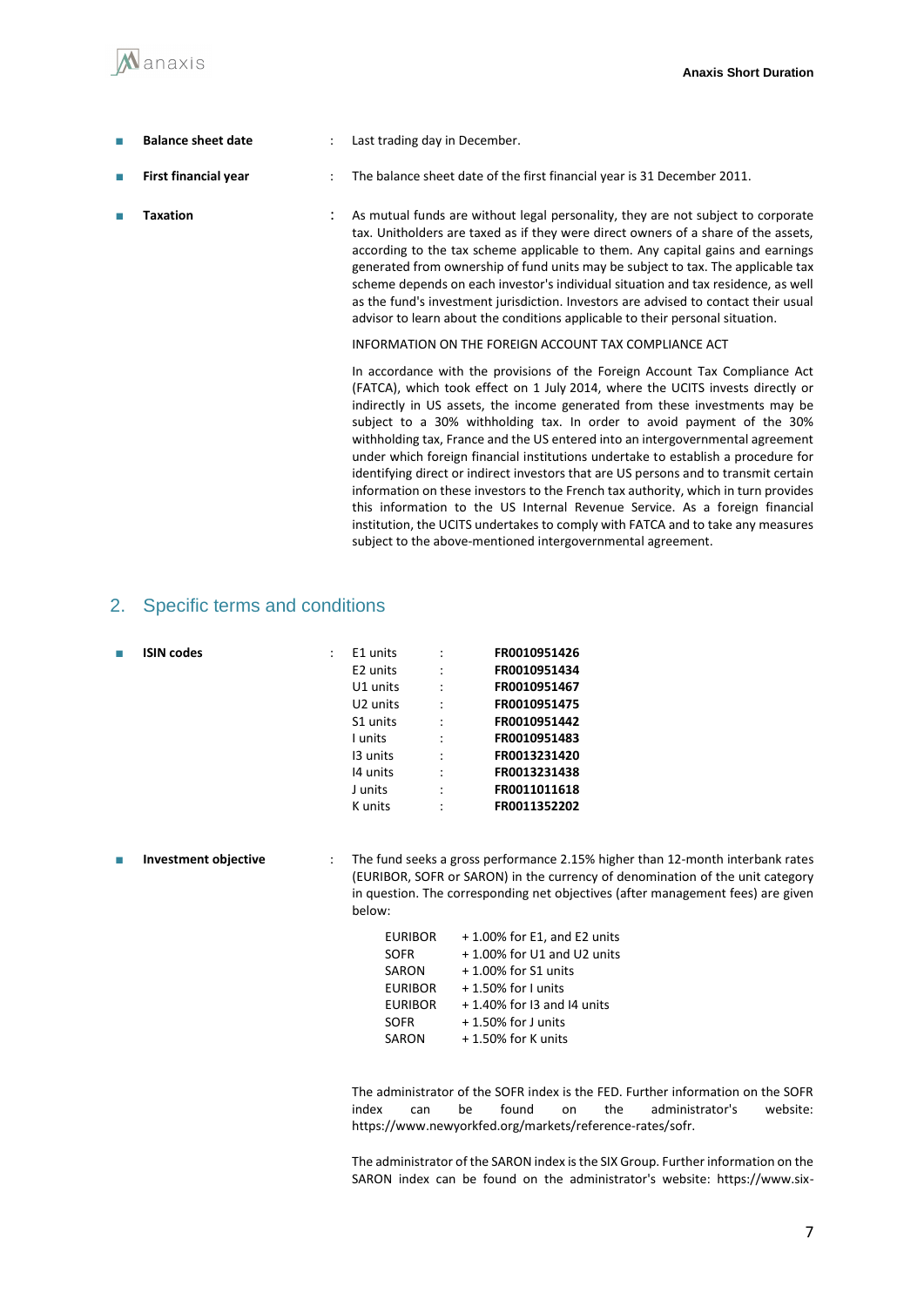

group.com/en/products-services/the-swiss-stock-exchange/marketdata/indices/swiss-reference-rates.

 The administrator of the EURIBOR index is the European Money Markets Institute ("EMMI"). Additional information on the EURIBOR index is available on the administrator's website: https://www.emmi-benchmarks.eu/euribororg/euribor-rates.html.

 At the last update of this prospectus, the administrators of the SARON, SOFR and EURIBOR Indices are not yet listed on the ESMA Register of benchmark administrators.

#### **Investment strategy**

a. *Description of strategies use :* The investment objective must be achieved by the active and discretionary management of a portfolio comprised predominantly of corporate bonds.

#### General approach

First of all, a check of the compatibility of the activity with our ESG criteria exclusion policy is made.

The investment strategy is based first and foremost on an extensive fundamental analysis of private-sector bonds including ESG criteria. The investment strategy aims to build an allocation diversified from a geographical and sectorial point of view, based on the selection of individual bonds each for their own merits.

#### Financial analysis

The investment strategy assesses the issuer's financial solidity, development outlook and sensitivity to economic conditions, the liquidity of available issues and their legal characteristics. This analysis aims to identify the most attractive securities. It includes a comparative approach between similar securities in terms of issuer, sector, maturity, subordination rank, etc.

The financial analysis studies the business model and strategy of companies in order to determine their strengths and weaknesses. The management team aims at forecasting how activity, incomes, cash flows or financial leverage will evolve, according to the competitive environment of the companies, their market growth, the quality of their products, as well as their cost structure.

The management team also assesses the composition of the balance sheet, the assets quality, the debtors' guarantees, the expected support from unitholders, the refinancing needs, the access to capital markets, etc.

Financial analysis is supplemented by an extra-financial analysis combining the following six components:

1. Exclusions. Anaxis Asset Management excludes companies operating in the fossil fuels or nuclear energy sectors, as well as the weapons, tobacco and GMO sectors. Furthermore, we exclude companies with significant activities in the field of plastic packaging or pesticides due to their adverse impact on the sustainability objectives of the European Union. The major areas of concern are pollution as well as damage to ecosystems, to biodiversity and to aquatic resources.

2. Environment. Anaxis Asset Management assesses bond issuers on the basis of their environmental policies and their commitment to the transition to greenhouse gas neutrality. Companies are rated and assigned scores. The criteria applied are all the more stringent the more likely a company's activity is to affect the environment or the climate, as is the case in the fields of transport or cement production. The approach followed favours the selection of companies using the best efforts in their field.

3. Aquatic environments. In addition to its commitment to climate action, the management company applies an environmental policy aiming at protecting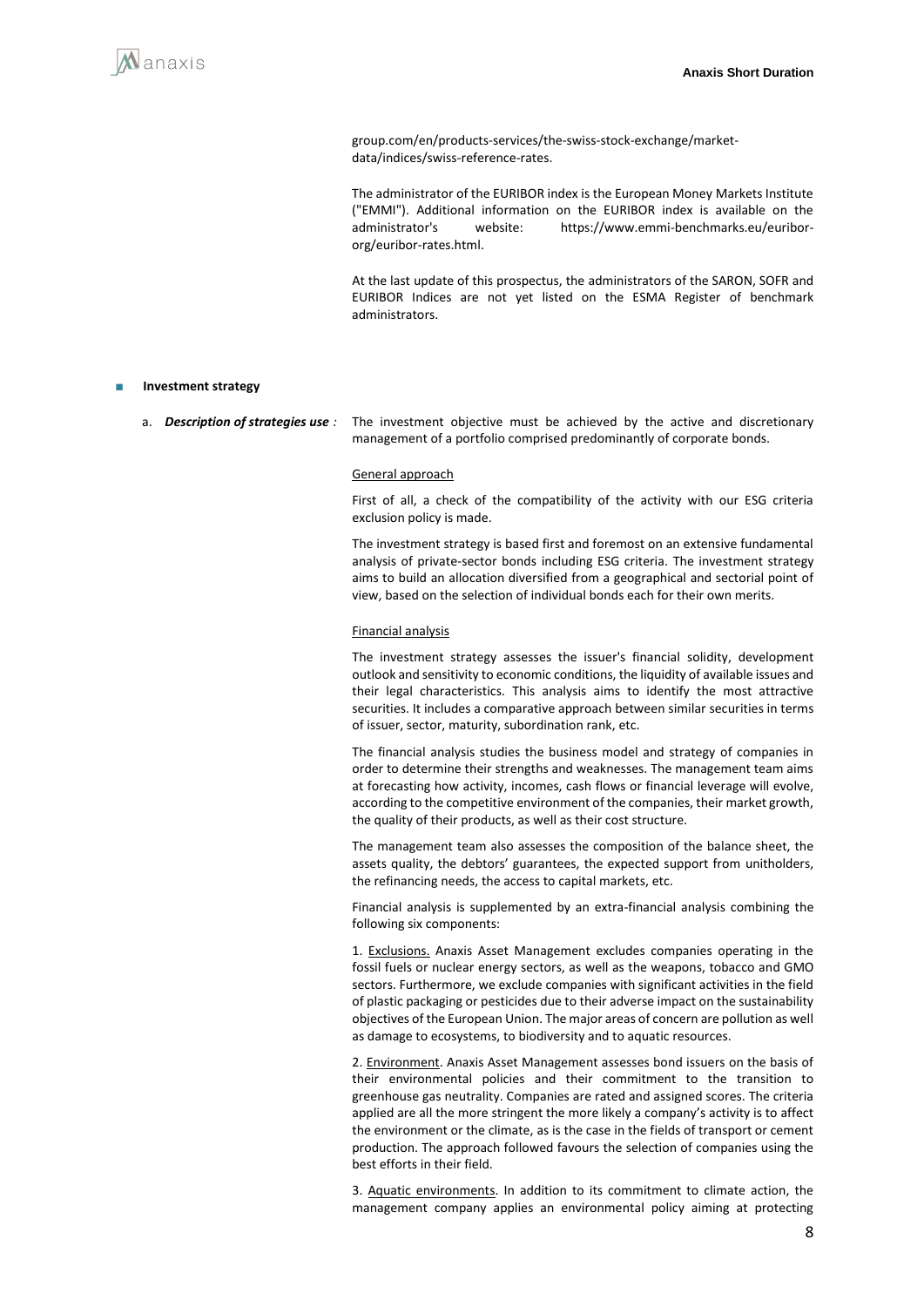aquatic environments and water resources. This topic relates also to food security, public health and biodiversity preservation (without covering all their aspects). Aquatic environments are especially fragile and poorly protected by national policies. Accordingly, Anaxis Asset Management identifies economic activities that are likely to have a strong impact on aquatic environments, fisheries resources, the quantity and quality of available water reserves, access to drinking water or other water-related issues. Investments in companies operating in these sensitive fields are subject to specific rating criteria on a bestefforts basis.

4. Social responsibility. Anaxis Asset Management ensures that the companies selected comply with ethical standards of human rights and social responsibility. The principles of the UN Global Compact act as a guide for this analysis. The approach is to exclude companies which engage in practices deemed to be unacceptable.

5. Governance. Governance is part of the risk analysis performed by the management team. To this end, the analyst relies on a table of factors enabling him/her to identify the major risks associated with the issuer and to assess their severity. Since the fund focuses on bond markets, the governance factors used take the creditor's perspective. The approach taken here prioritises the best practices in each sector (so-called "best-in-class approach").

6. Controversies. Anaxis Asset Management monitors the controversies affecting the issuers in the fund's portfolio. The management company makes use of published reports and information gathered from numerous sources. Public inquiries, legal actions and serious events are impartially analysed by the ethics committee of the management company. Controversies are assessed according to their severity, their impact, their frequency, and the response given by the relevant company. If a company is excluded from the fund's portfolio due to controversy, the exclusion is set for a defined period.

#### **Examples of criteria**

Below are some examples of criteria, including, but not limited, to:

Environmental criteria: (i) greenhouse gas intensity (measured in tonnes of emissions, in CO2 equivalent as a proportion of a company's revenues), (ii) the commitment to a credible emissions reduction policy compatible with the objectives of the Paris Agreement. In some cases, the analysis may also assess the intensity by reference to a physical unit, depending on the sector involved; e.g., kilometres travelled or tonne of cement produced.

Water-related criteria: (i) water consumption, (ii) discharge of untreated wastewater.

Social criteria: (I) a company's links with authoritarian regimes, (ii) compliance with the UN Global Compact in terms of human rights, workers' rights, environment and anti-corruption.

Governance criteria: (i) financial transparency, (ii) independence of company officers and directors, (iii) legitimacy of intragroup relationships, (iv) existence of financial leverage objectives, (v) no initiatives detrimental to creditors.

#### **Adverse impact in terms of sustainability**

Assessment of the fund's impact is based on available data, while focussing specifically on environment and then applying a method of analysis intended to ensure that the investments selected do not significantly prejudice the environmental objectives. Regarding social and governance factors, the scores applied in selecting securities will eventually enable the management company to assign an overall score to the portfolio and to monitor the portfolio's movements.

However, from a regulatory perspective, the management company should not be seen as taking into account the adverse impact of investment decisions on sustainability factors. Indeed, the regulation will require the application of a whole set of technical criteria requiring precise and detailed information from the bond issuers making up the fund's portfolio. However, only a small fraction of the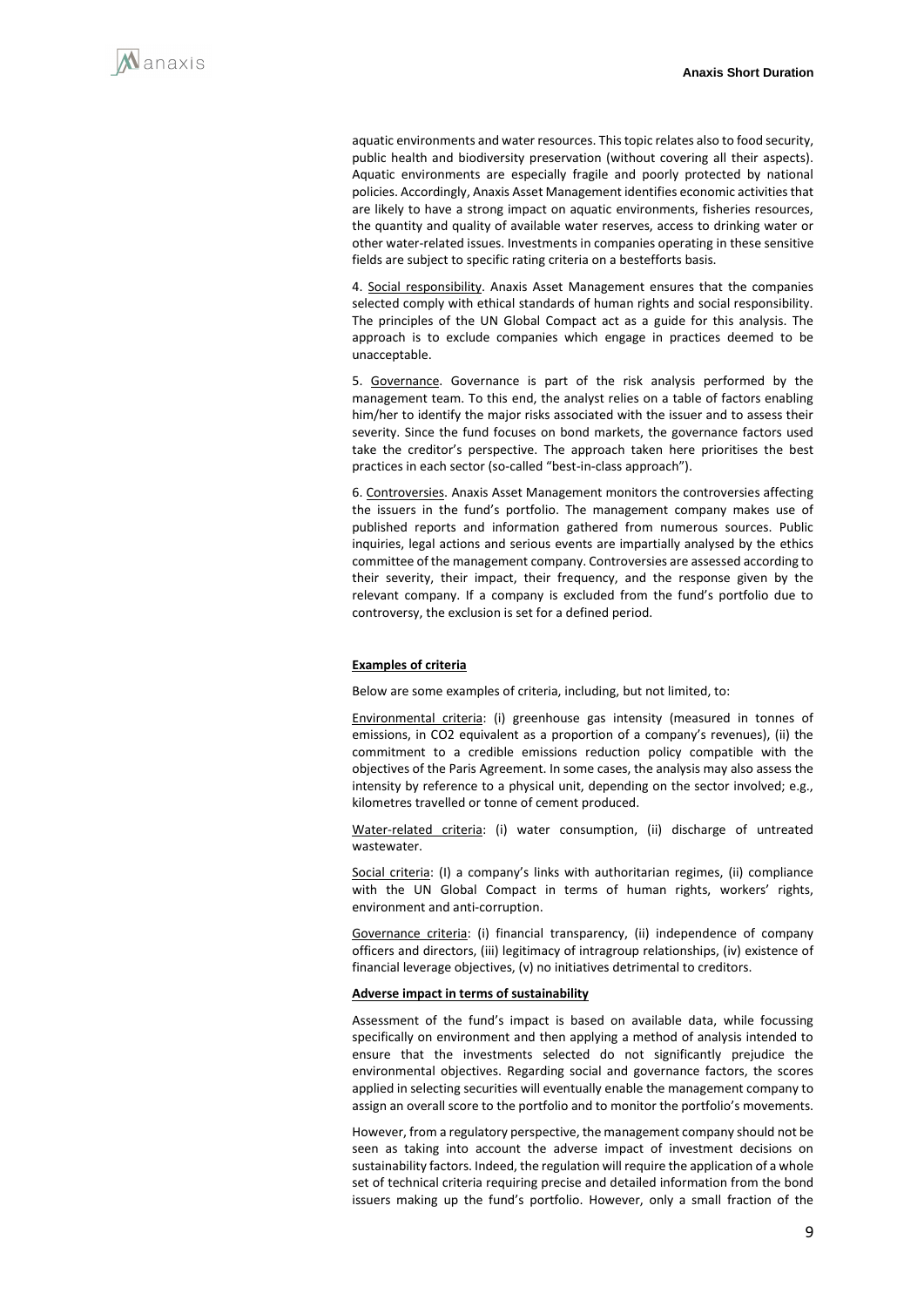issuers within the investment universe are currently able to provide the required information.

#### **Comprehensiveness and selectivity**

The extra-financial analysis implemented by the management company encompasses most of the assets of the fund; i.e., over 90% of the portfolio value. The various steps described above enable the fund to exclude at least one issuer in five.

Given the very broad spectrum of diversification available to the fund, both in terms of issuer classes and geographical areas, there is an extremely large number of bonds (that is, thousands) that are potentially eligible. In order to evaluate the selectivity of the sustainable investment process, particular attention is given to high-yield bonds denominated in euro or US dollars. The spectrum of relevant credit ratings ranges from CCC- to BB+, or equivalent, according to Standard & Poor's ratings scale. Although the fund may invest outside these asset classes, the management company favours the selection of securities of this type and expects them to predominate the asset allocation under normal circumstances. Therefore, the selectivity analysis of the segment described above can be considered sufficiently representative of the sustainability strategy implemented by the management company.

Some sovereign bonds are eligible, but they are selected for investment in exceptional cases only, for the purpose of risk reduction when the management company considers that circumstances so require. The investment management activity favours the selection of corporate bonds, so that a lack of information on the national climate impact does not raise any practical difficulty.

In the event that an issuer no longer meets the sustainability criteria set by the management company, the securities position held in this issuer should be sold within 4 months, in the best interests of the unitholders.

#### **Impact of sustainability risks**

The management company considers that sustainability risks may affect the performance of the fund by reducing the credit quality of some issuers or by diminishing available sources of financing. Sustainability risks arise chiefly from climatic events (risks called "physical risks") and from the necessity for these companies to swiftly adapt to changes (risks called "transition risks"). Social aspects (human rights, discrimination, labour relations, accident prevention, etc.) or governance deficiencies may also result in sustainability risks. That is why the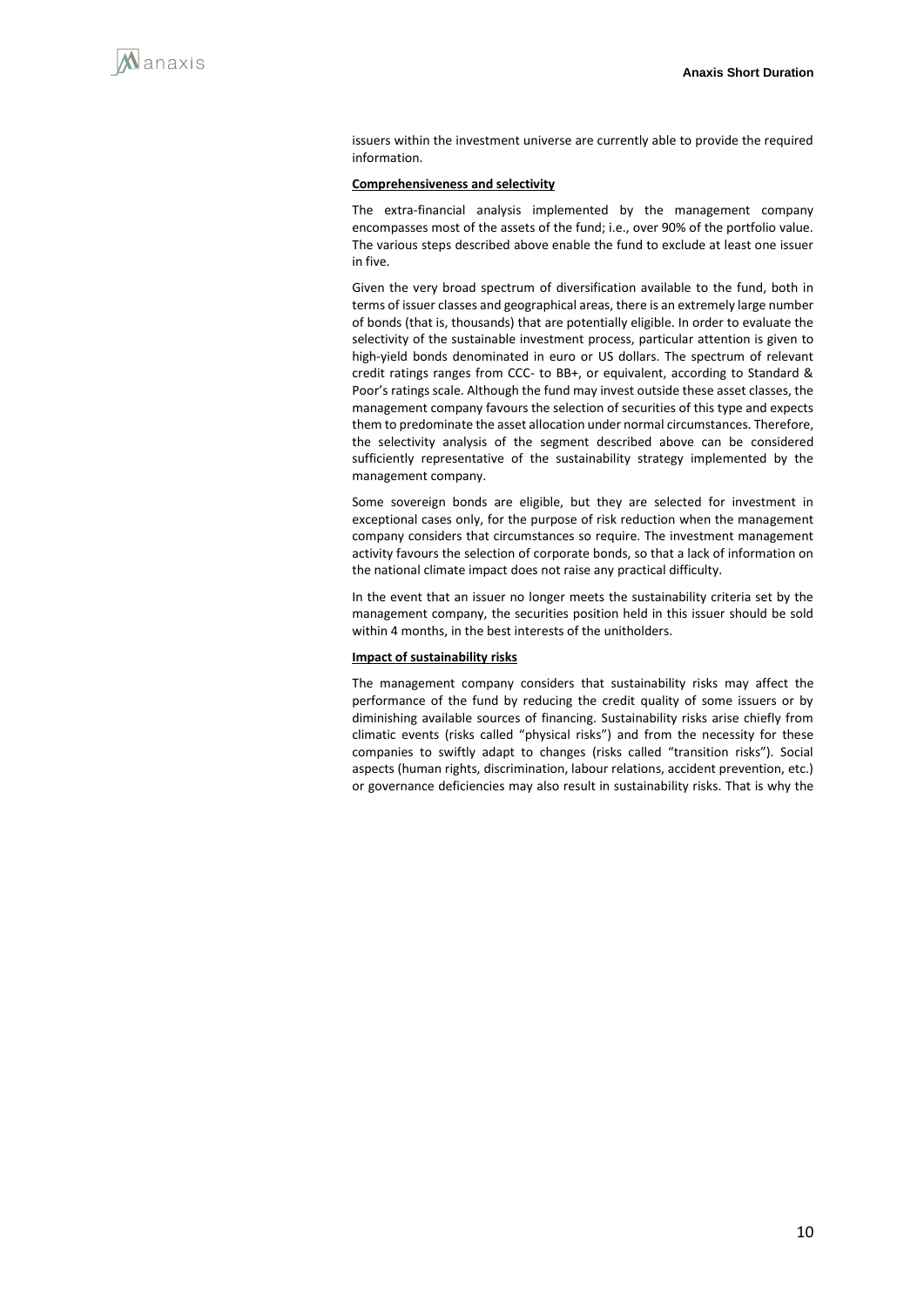management company has incorporated in its investment selection process the sustainability factors which it believes to be the most significant.

#### **Methodological limitations of the sustainability approach**

- The analysis is based primarily upon information supplied by the companies. Figures are not always audited. Methodologies and scopes selected for use can vary, making comparisons and aggregations questionable.

- In some cases, it is necessary to use assumptions or estimates; for instance, when data on greenhouse gas emissions are not available or as yet incomplete.

- Too few data are available to date to assess indirect greenhouse gas emissions; for instance, those relating to the use of products or services provided by companies (scope 3).

- Some assessment criteria are based upon forecasts, commitments or strategies published by companies. Achievements can turn out to be very different.

⎯ Some criteria are based upon procedures or internal policies published by companies. It is possible that these procedures and policies are only applied partially or not at all.

- Some information may not be recent enough to reflect the current situation of a relevant company; for instance, when this information stems from an annual report or when material changes have occurred within this company.

- An analysis, even a thorough one, may not be able to anticipate a controversy or a future event that might have a material adverse impact.

#### **Alignment with the European Taxonomy**

As the vast majority of companies have not started to publish their data in terms of alignment with the taxonomy, we are not able to provide a percentage of alignment of investments with the taxonomy.

#### **Clarifications on the sector exclusion policy**

Nature of ESG criteria. The objective of our sector exclusion policy is to exclude from the portfolios' investment universe certain issuers whose business is not compatible with our goal of preserving the natural environment and improving public health.

Exclusion list. Our policy aims to have a significant impact on financial flows. Our policy targets businesses associated with fossil fuels, nuclear power, polluting products, weapons, tobacco and GMOs. The Anaxis exclusion list is represented below.

- Fossil fuels: exploration, production, refining and transport of coal, oil, natural gas and other fossil fuels; fossil fuel-based electricity production; associated activities (equipment, transport, distribution, storage, etc.); new projects in coal or in unconventional sectors (shale gas, oil sand, hydraulic fracturing, drilling in the Arctic or deep-water drilling).

- Nuclear: uranium mines, enrichment of fissile material and nuclear energy production.

- Polluting industries: production of fertilisers, weed killers, insecticides, fungicides and production of plastic packaging.

⎯ Weapons: production of weapons, munitions and military equipment, manufacturing of planes, ships, tanks and military vehicles; activities associated with the design, trade or use of this equipment; law enforcement services or military surveillance by private companies.

Exclusion thresholds. A company is excluded from the fund's portfolio if the turnover generated in non-compliant sectors exceeds a predefined threshold. This threshold is 5% for fossil energy, nuclear and tobacco. It is 10% for weapons and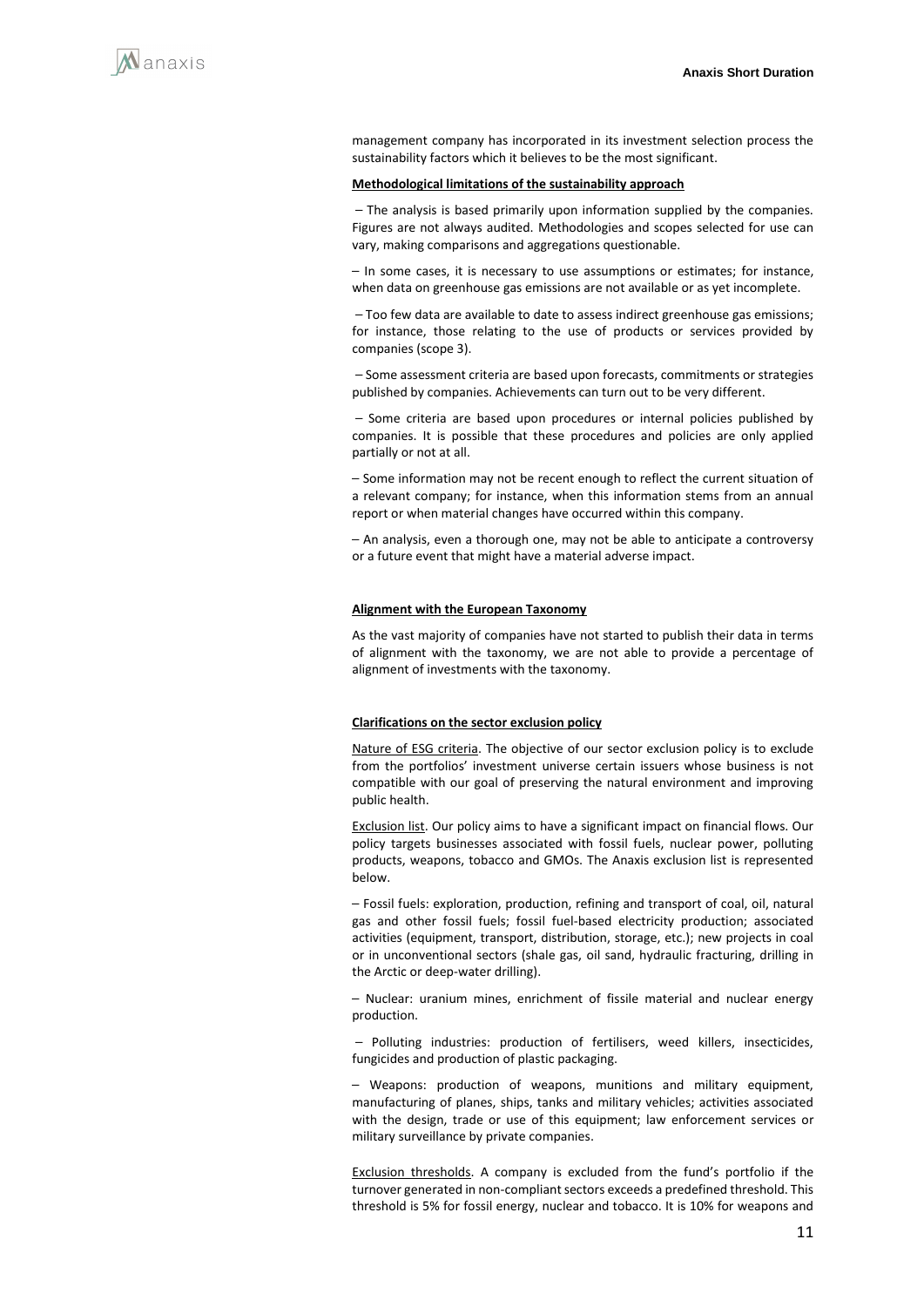20% for the other excluded activities. However, the management company has no tolerance for companies developing new projects in coal or in unconventional fossil energy. Our sector exclusion policy covers companies involved in broader industries closely linked to the excluded sectors pursuant to criteria described in detail in our exclusion policy, available online or on request.

Controversial weapons. With regard to controversial weapons, our sector exclusion policy is not based on any thresholds or level of activity. The exclusion policy is applied even if the controversial activity is marginal within the companies in question.

| Geographic exposure<br>(geographic region of issuers) | Minimum | Maximum |
|-------------------------------------------------------|---------|---------|
| Developed countries                                   | 0%      | 100%    |
| Other countries                                       | 0%      | 10%     |

In the definition of the above limits "developed countries" means: countries belonging to the European Economic Area, Switzerland, United States, Canada, Australia, New-Zealand, Japan and Singapore.

The allocation to "other countries" may include issuers from emerging countries.

#### Sector criteria

When investing in corporate bonds, the management company seeks to avoid portfolio concentration on a specific economic sector. Maximum allocation per sector is 25% of fund's assets.

All economic sectors may be considered. However, the fund does not invest in securities issued by banks or other financial institutions that, according to us, require a different type of analysis.

It should be noted that this exclusion does not apply to financial holding companies and financing structures sometimes used by industrial or service groups.

#### Rating criteria

Management favours corporate bonds.

The analysis and selection of debt instruments is made independently from rating agencies.

The "Investment Grade" category comprises securities with a minimum rating of BBB- by Standard & Poor's or Baa3 by Moody's or an equivalent rating by another recognised rating agency, or securities deemed to be of equivalent quality in the judgement of the management company.

The "Non-Investment Grade" category comprises securities with a rating below this level. Such securities are regarded as speculative in nature due to the higher credit risk attached to them. The lowest rating will be used to determine the allocation limits.

| Credit risk exposure                  | Minimum | Maximum |
|---------------------------------------|---------|---------|
| Private debt - Investment Grade       | 0%      | 100%    |
| Private debt - Non-Investment Grade   | 0%      | 100%    |
| Sovereign debt - Investment Grade     | 0%      | 50%     |
| Sovereign debt - Non-Investment Grade | 0%      | 10%     |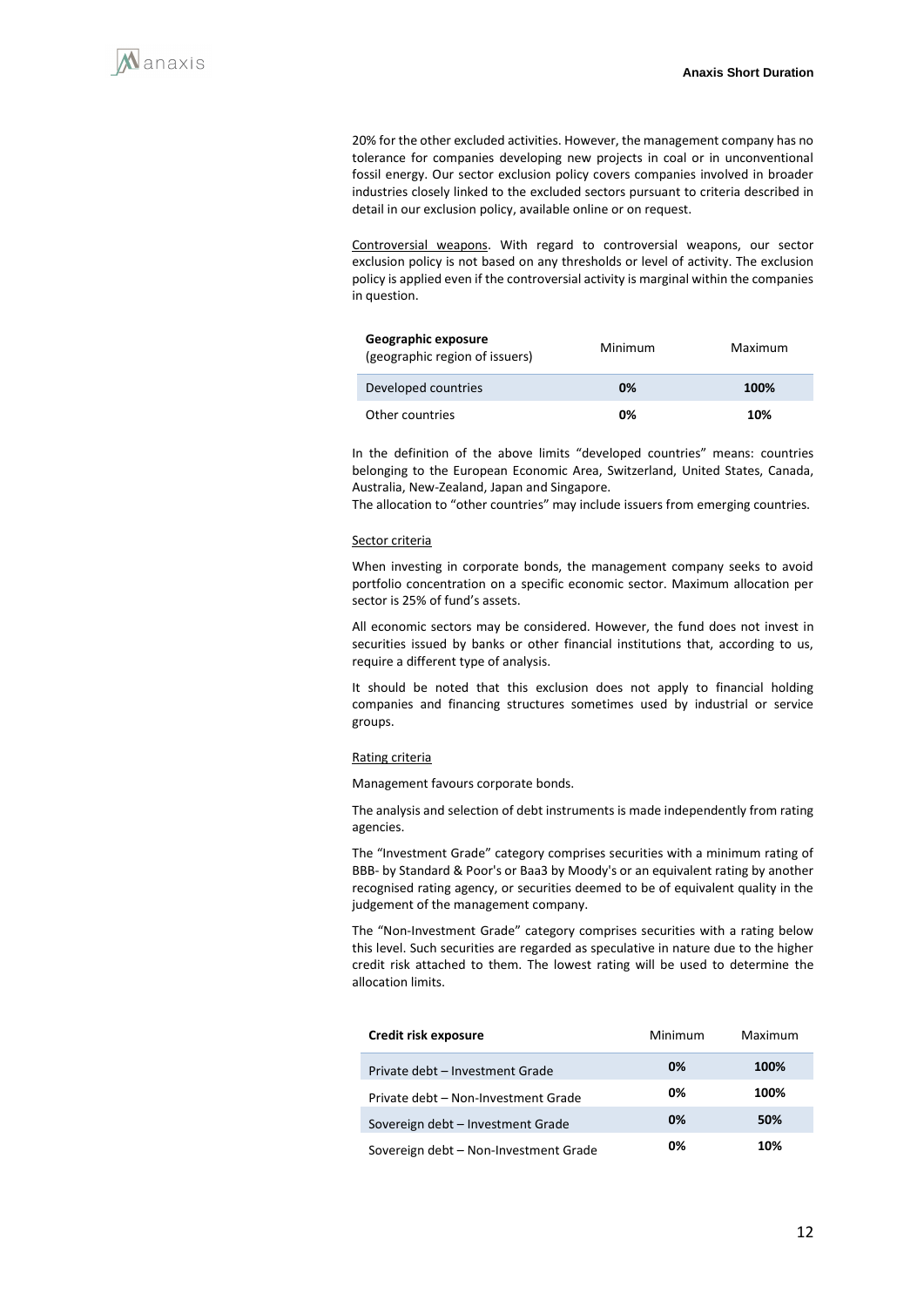The management team does not invest in companies already or soon to be in default. However, it is not obligated to sell a security issued by a defaulting company after it is included in the portfolio, should it consider that this would not be in the unitholders' best interest.

#### **Markets**

The fund may invest on the primary and secondary markets.

#### Tactical allocation

The investment strategy uses a macroeconomic, financial and technical analysis to define the optimal positioning of the fund. Based on this analysis, the portfolio management team may decide to hold a portion of assets in money market products, short-term government debt instruments or government bonds. It may vary the asset allocation by rating or sector.

#### Bond sensitivity

The investment team may change the portfolio's sensitivity to general interest rate trends within a range of 0 to 3. The portfolio management team may use interest rate swaps or futures for hedging purposes.

The credit spread sensitivity range is identical to the range indicated for sensitivity to interest rates.

| Sensitivity       | Minimum | Maximum |
|-------------------|---------|---------|
| To interest rates |         |         |
| To credit spreads |         |         |

#### Duration limits

The bond market can be divided up into segments based on the maturity or duration of issues: 1-3 years, 3-5 years, 5-7 years, 7-10 years, etc. The fund's duration ranges from 0 to 3 years; hence the name "short duration."

Duration is defined as the average weighted period over which interest is paid and the nominal repaid on a bond (excluding bonds in default). For bonds that can be redeemed prior to maturity at the issuer's discretion, the actual borrowing period is uncertain. The method used in this case is to determine the least favourable duration for the investor, i.e. the redemption date that results in the lowest actuarial yield ("duration to worst").

#### Management of foreign exchange risk

The fund's reference currency is the euro.

Foreign exchange risk generated by any investments in foreign currencies is generally hedged in favour of the euro.

Furthermore, categories of units issued by the fund and denominated in US dollar or Swiss franc are continuously hedged in order to protect investors against exchange rate fluctuations between the euro and the unit category's currency of denomination.

Foreign exchange risk is hedged via forward forex transactions or OTC derivatives. Such hedges may prove partial or imperfect. A tolerance threshold of 5% of residual exposure has been defined.

| Foreign exchange risk                      | Minimum | Maximum |
|--------------------------------------------|---------|---------|
| Euro-denominated Securities and deposits   | 50%     | 100%    |
| Securities denominated in other currencies | 0%      | 50%     |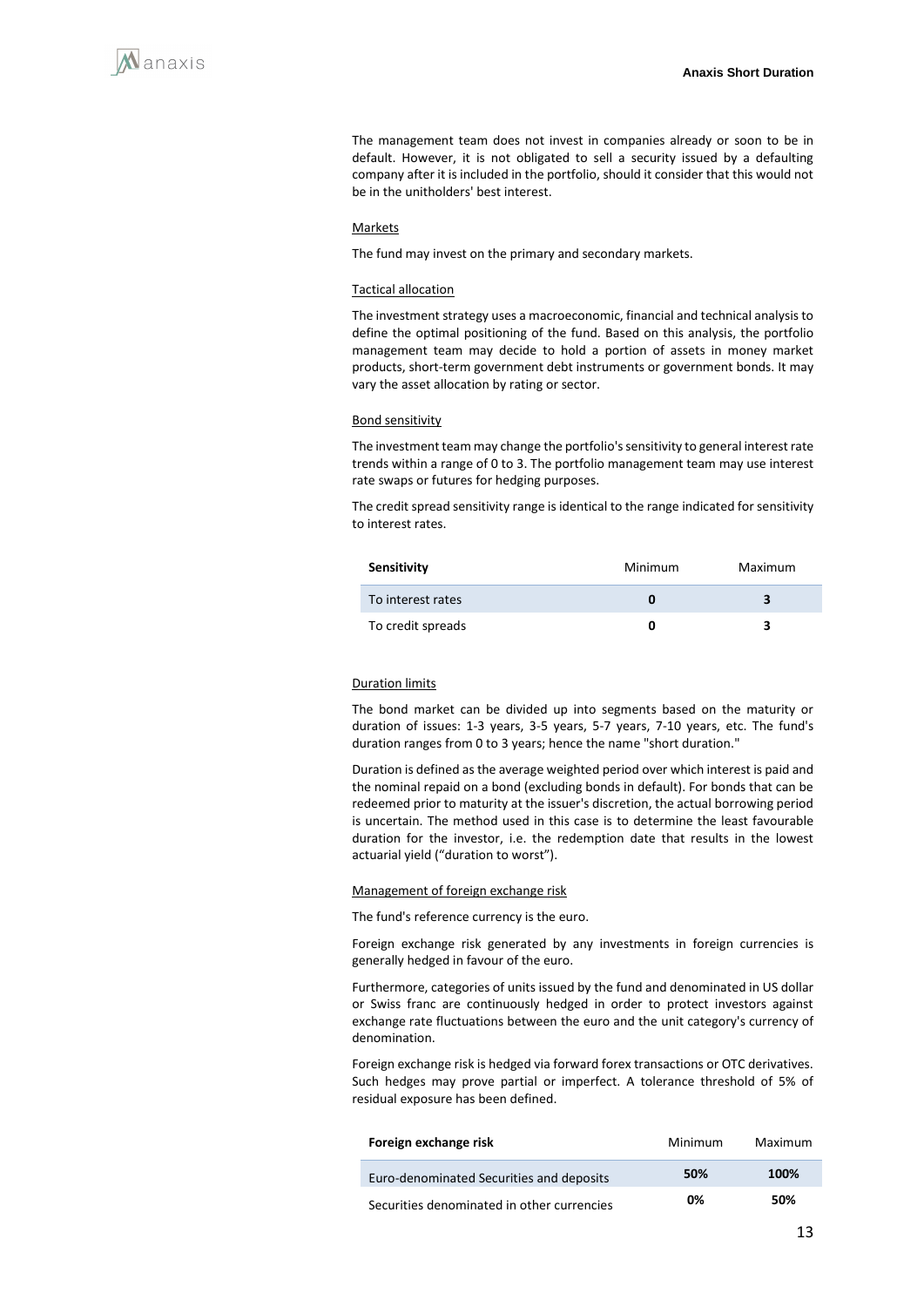

| Residual exposure after hedging | 0% | 5% |
|---------------------------------|----|----|
|---------------------------------|----|----|

The "other currencies" which may be used are the Swiss franc, the British pound, the Danish krone, the Norwegian krone, the Swedish krone, the Japanese yen, the US dollar, the Canadian dollar, the Australian dollar, the New Zealand dollar and the Singapore dollar.

#### b. *Categories of assets used* : **1. Debt securities and money market instruments**

#### Corporate bonds and negotiable debt securities

This category may comprise up to 100% of the fund's assets.

The issuers may be listed companies or companies whose shares are not listed because they are held by families, managers, holding entities or investment funds

These securities are generally denominated in euro. They may also be denominated in other currencies. Securities denominated in currencies other than the euro may comprise up to 50% of the fund's assets. However, foreign exchange risk is hedged under the best possible conditions and is kept below 5%.

Selected securities may be of any rank (e.g. secured or subordinated debt) and have any credit rating. Non-Investment Grade securities may comprise up to 100% of the fund's assets.

These securities may take any form: bonds and other fixed- or variable-rate securities; securities containing legal and financial clauses, such as the possibility for the issuer to recall its debt under conditions set forth at issuance, coupon enhancement clauses, coupon indexing clauses, etc.

#### Government bonds and similar securities

The fund may invest up to 50% of its assets in Investment Grade debt instruments issued by governments. Sovereign bonds with a Non-Investment Grade rating are limited to 10% of the fund's asset

#### Clarifications on the legal nature of fixed-income instruments

- Negotiable debt securities having a short-term maturity;
- Negotiable debt securities having a medium-term maturity;
- Fixed-, variable- or floating-rate bonds;
- Euro medium-term notes (EMTNs), excluding structured notes and notes with embedded forward financial instruments;
- Convertible bonds;
- Inflation-indexed bonds;
- Treasury notes.

#### **2. Convertible bonds and related securities**

The fund may invest up to 10% of its assets in convertible bonds (or related instruments). This strategy can enable the fund to take advantage of attractive opportunities in securities similar to conventional corporate bonds, with the benefit of an option on the underlying equity. In such case, the portfolio management team will ensure that the fund's overall equity risk does not exceed 10% of net assets.

#### **3. Equities**

Equity exposure is limited to 10% of the fund's assets. The fund does not purchase stocks on the market and does not take part in IPOs. However, the fund may be exposed to this asset category due to the sensitivity of convertible bonds held to the price of underlying equities. Furthermore, the fund may directly hold equities after exercising the conversion option attached to convertible bonds or following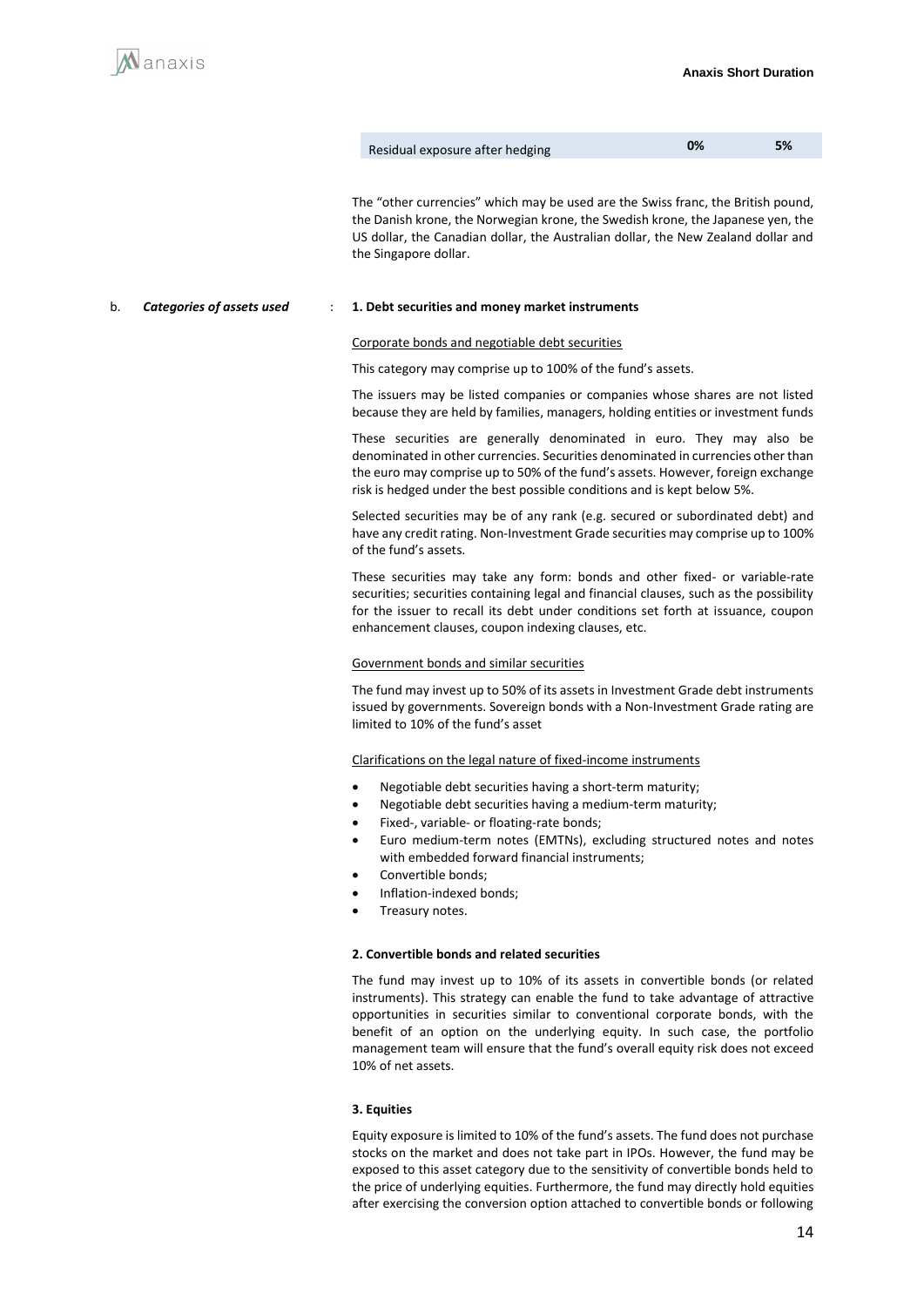to debt restructuration. Although such direct positions are not intended to be held over the long term, the fund is not required to sell them within a predefined period.

#### **4. Deposits**

For the purpose of managing its cash holdings, the fund may carry out deposits with one or more credit institutions, within the limit of 50% of its assets. Nonetheless, it may not carry out deposits of more than 20% of its assets within the same institution.

#### **5. Derivatives**

The fund may invest in the regulated, organised or OTC futures markets for the purpose of hedging currency exposures or reducing the portfolio's bond sensitivity. Instruments used may include, in particular, futures, forward foreign exchange contracts and simple interest rate swaps. The fund's overall exposure, including derivatives, is limited to 110% of net assets. The fund will not use total return swaps.

#### Clarifications on derivatives

- a. Type of markets in which the fund may invest: regulated, organised, OTC.
- b. Risks to which the portfolio management team plans to expose the fund: interest rate and foreign exchange.
- c. Types of transactions, all of which are limited to the achievement of the investment objective: hedging.
- d. Types of instruments used: futures, swaps, and forward foreign exchange contracts.
- e. Strategy for using derivatives to achieve the investment objective:
	- hedging of foreign exchange risk,
	- variable hedging of interest rate risk.

#### **6. Securities with embedded derivatives**

The fund may invest in this asset category insofar as it is authorised to hold convertible bonds within the limit of 10% of its assets.

Furthermore, the corporate bonds in which the fund predominantly invests often contain clauses offering the issuer the possibility of redeeming its bonds early, or requiring it to offer early redemption to bondholders, particularly after the expiry of a certain period, subsequent to certain events or if certain accounting or financial indicators are exceeded. The conditions for exercising these options may vary, and may or may not offer compensation to bondholders.

#### **7. OPCVM**

The fund may invest up to 10% of its assets in other French or foreign UCITS. These UCITS may be managed by Anaxis Asset Management or a related entity.

#### **8. Cash loans**

The fund does not borrow cash. Nevertheless, it may have a temporary debit balance, within the limit of 10%, due to transactions related to the fund's payment flows: investments, divestments and liabilities transactions.

#### **9. Securities lending and borrowing**

None.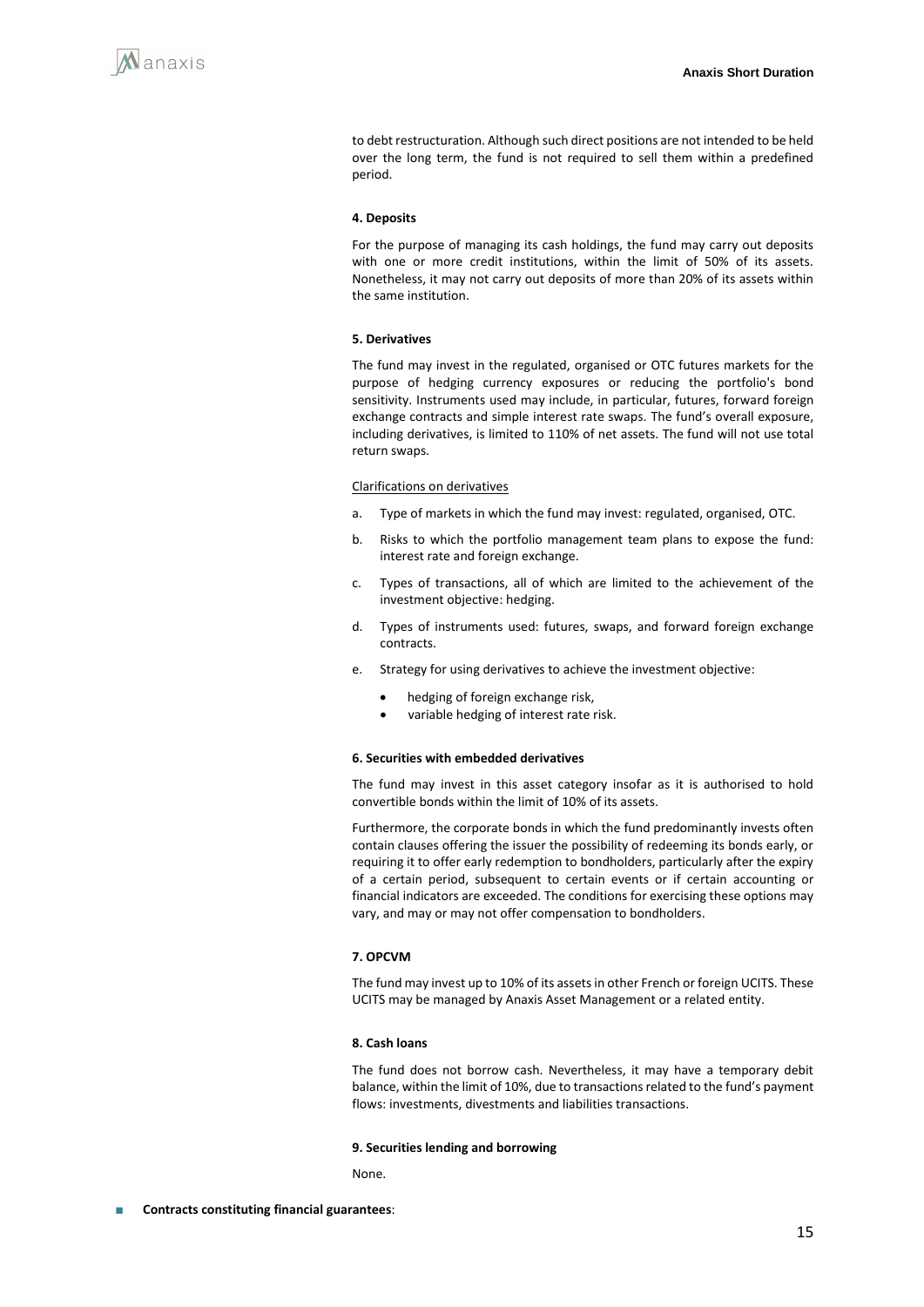|    |                     |   | None.                                                                                                                                                                                                                                                                                                                                                                                                                                                                                                                              |
|----|---------------------|---|------------------------------------------------------------------------------------------------------------------------------------------------------------------------------------------------------------------------------------------------------------------------------------------------------------------------------------------------------------------------------------------------------------------------------------------------------------------------------------------------------------------------------------|
| T. | <b>Risk profile</b> |   | Your money will be predominantly invested in financial instruments selected by<br>the portfolio management company. These instruments will be subject to market<br>trends and developments.                                                                                                                                                                                                                                                                                                                                        |
|    | a. Main risks       | ÷ | Capital Risk. The fund does not offer any guarantee or protection. There is a risk<br>that subscribers will not recover all of their initially invested capital.                                                                                                                                                                                                                                                                                                                                                                   |
|    |                     |   | Credit risk. This is the potential risk that the issuer's rating will be downgraded,<br>which may lead to a decrease in the price of the security and thus the fund's net<br>asset value (NAV). Furthermore, subscribers should note that investments in low-<br>rated or unrated securities generate higher credit risk.                                                                                                                                                                                                          |
|    |                     |   | Interest rate risk. When interest rates rise, bond prices fall. These fluctuations can<br>lead to a decrease in the fund's NAV. The portfolio's sensitivity may vary within a<br>range of 0 to 3.                                                                                                                                                                                                                                                                                                                                  |
|    |                     |   | Risk linked to discretionary portfolio management. As the fund is managed on a<br>discretionary basis, there is a risk that the portfolio management team will not<br>select the top-performing securities. Consequently, the fund may underperform<br>its investment objective and the investment choices made may lead to a decrease<br>in the fund's NAV.                                                                                                                                                                       |
|    |                     |   | Risk linked to derivatives. The use of derivatives may lead to specific losses, e.g.<br>due to inappropriate hedging in certain market circumstances. Such losses may<br>lead to a decrease in the fund's NAV.                                                                                                                                                                                                                                                                                                                     |
|    |                     |   | Counterparty risk. This risk arises from the use of financial contracts negotiated<br>over the counter with market counterparties. These transactions expose the fund<br>to the risk of default by one or more counterparties and may lead to a decrease in<br>the fund's NAV.                                                                                                                                                                                                                                                     |
|    | b. Ancillary risks  |   | Foreign exchange risk. Up to 50% of the fund's assets may be invested in securities<br>denominated in currencies other than the fund's reference currency (the euro). In<br>addition, the fund offers unit categories denominated in US dollar or Swiss franc.<br>The associated foreign exchange risk is kept below 5% by means of appropriate<br>hedging transactions. However, the residual currency risk exposure may lead to a<br>decrease in the fund's NAV.                                                                 |
|    |                     |   | Equity risk. Up to 10% of the fund's net assets may be exposed to the equity<br>market. This limit is defined as the sum of direct and indirect exposures via<br>convertible bonds or UCITS. The fund's NAV will decrease if this market declines.                                                                                                                                                                                                                                                                                 |
|    |                     |   | Risk associated with holding convertible bonds. Up to 10% of the fund's net assets<br>may be exposed to the convertible bond market. The value of convertible bonds<br>depends on several factors such as interest rate levels, changes in prices of<br>underlying securities and changes in prices of embedded derivatives. These<br>various factors can lead to a decrease in the fund's NAV.                                                                                                                                    |
|    |                     |   | Sustainability risk. A sustainability risk is defined as an environmental, social or<br>governance event or situation that, if it occurs, could have a negative impact on<br>the value of the investment, for example because of any of the following: (1) lower<br>revenues, (2) higher costs, (3) physical damage or depreciation in asset value, (4)<br>higher cost of capital, (5) fines or convictions, (6) image damage. Some risks,<br>particularly those associated with global warming, are likely to increase over time. |
|    |                     |   | Risk linked to investments in UCITS. Up to 10% of the fund's net assets may be<br>invested in other UCITS. The liquidity and capital risks associated with such<br>potential investments may lead to a decrease in the fund's NAV.                                                                                                                                                                                                                                                                                                 |
|    |                     |   | Risk linked to emerging countries. The fund may invest up to 10% of its net assets<br>in emerging markets. Such markets may experience sharp price variations; in<br>addition, their operating and supervisory conditions may differ from the standards<br>prevailing on the major international markets.                                                                                                                                                                                                                          |
|    |                     |   | Inflation risk. The fund may be exposed to inflation risk, i.e. a widespread increase<br>in prices.                                                                                                                                                                                                                                                                                                                                                                                                                                |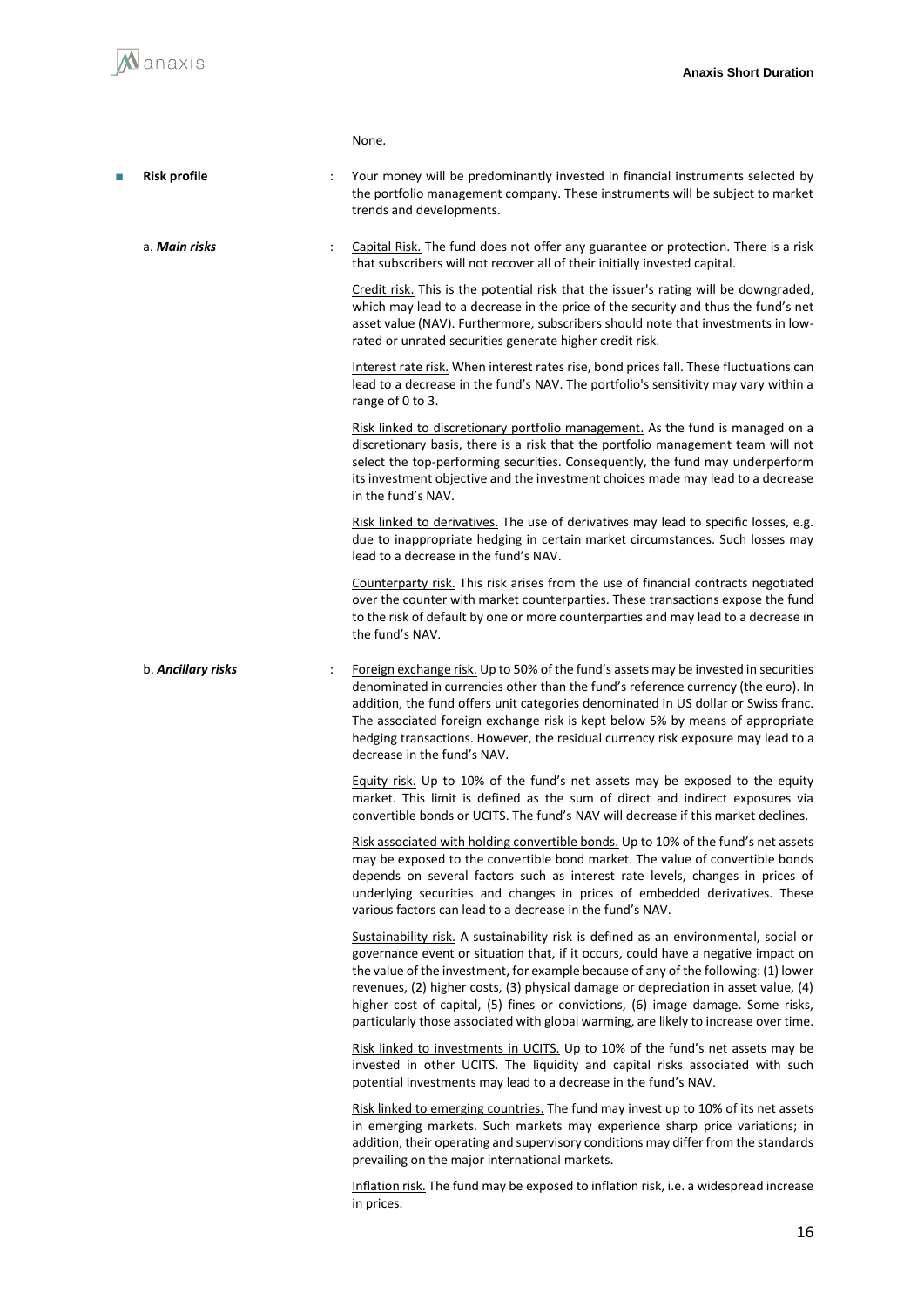

Liquidity risk. Under very difficult market conditions, the fund may, due to an exceptionally high volume of redemption requests or due to other exceptional circumstances, be unable to honour redemption requests according to the conditions indicated below. In such case, the portfolio management company may, in accordance with the fund's Rules and in the investors' best interest, suspend redemptions or extend the settlement period.

#### **Guarantee or protection**

In the context of transactions on OTC derivative instruments, the fund is required to receive or grant financial assets as collateral. The financial guarantees received are intended to reduce the fund's exposure to the risk of default of a counterparty. They are only received in cash. The management company does not accept guarantees in the form of financial securities.

Any financial guarantee or collateral received complies with the following regulations: they only can be placed in deposits with eligible entities or invested in high quality government bonds (provided that such transactions are with credit institutions subject to prudential supervision and the fund can withdraw at any time the total amount of cash taking into account accrued interest) or short-term money market funds.

Financial guarantees will not be reused.

**Eligible subscribers and typical investor profile:** 

E1, E2, U1, U2, S1, I, I3, I4, J and K units are available to all subscribers.

Eligible subscribers are those seeking to invest in the corporate bond market, and targeting a gross return 2.15% above 12-month interbank rates.

The recommended investment period is one years.

The amount that is reasonable to invest in this fund depends on each investor's personal situation. To determine their personal situation, investors should consider their personal assets, regulations, current needs over the recommend-ed investment period, as well as their risk appetite or risk aversion. Investors are strongly advised to sufficiently diversify their investments so as to avoid exposing them exclusively to the risks incurred by this fund.

#### ■ **Conditions for determining and distributing income**:

Net income for the financial year is determined in accordance with regulatory provisions and with the UCITS accounting principles.

Net income is distributed between the unit categories in proportion to their share of total net assets. However, an adjustment is made in order to assign foreign exchange hedging transactions exclusively to the relevant unit categories.

Amounts available for distribution are determined by:

- 1. The net income plus retained earnings, and plus or minus the balance of the income accrual.
- 2. The realised gain for the financial year, less costs, plus gains of the same nature for the previous financial years that have not been distributed or capitalised, plus or less the balance of adjustments of gain/loss.

For E1, U1, S1, I, I3, J, and K units, gains are capitalised.

For E2, U2 and I4 units, income actually distributed is determined each year by the portfolio management company.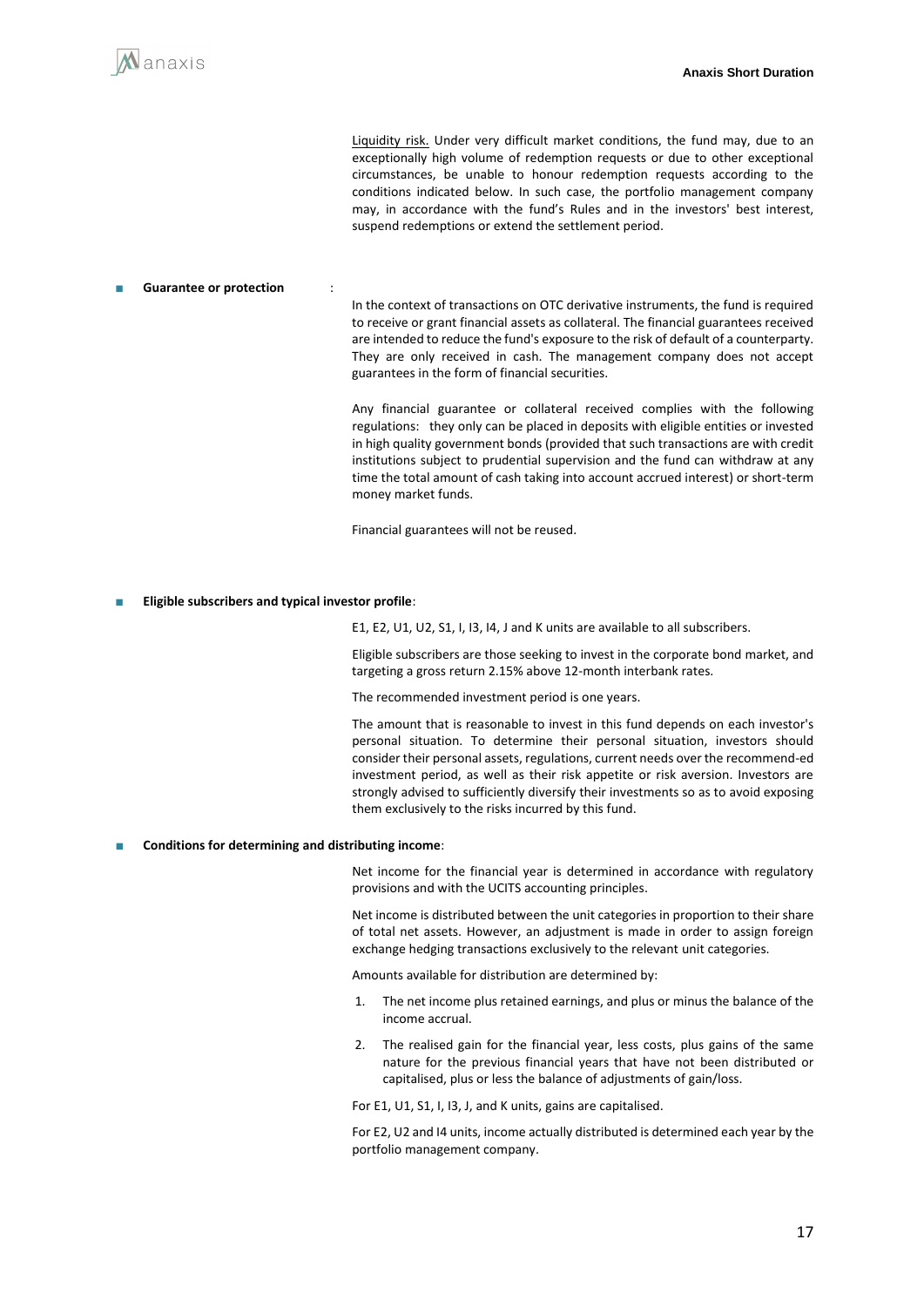

| E | <b>Frequency of distribution</b> |                  | Annual for E2, U2 and I4 units.                                |            |           |                       |                                           |                         |  |
|---|----------------------------------|------------------|----------------------------------------------------------------|------------|-----------|-----------------------|-------------------------------------------|-------------------------|--|
| П | <b>Unit features</b>             |                  | $\ddot{\cdot}$                                                 |            |           |                       |                                           |                         |  |
|   |                                  | <b>ISIN code</b> | <b>Distribution of</b><br>earnings:                            |            |           |                       | <b>Minimum</b><br>initial<br>subscription | <b>Fractional units</b> |  |
|   | Unit                             |                  | Net result:<br><b>Distribution</b><br>and/or<br>Capitalisation | Currency   | Frequency | Initial unit<br>value |                                           |                         |  |
|   |                                  |                  | Net realised<br>capital gains:<br>Capitalisation               |            |           |                       |                                           |                         |  |
|   | E1                               | FR0010951426     | Accumulation                                                   | <b>EUR</b> | Daily     | <b>EUR 1 000</b>      | One unit                                  | Thousandths of<br>units |  |
|   | E <sub>2</sub>                   | FR0010951434     | Accumulation<br>and/or<br>distribution                         | <b>EUR</b> | Daily     | <b>EUR 1 000</b>      | One unit                                  | Thousandths of<br>units |  |
|   | U1                               | FR0010951467     | Accumulation                                                   | <b>USD</b> | Daily     | USD 1 000             | One unit                                  | Thousandths of<br>units |  |
|   | U <sub>2</sub>                   | FR0010951475     | Accumulation<br>and/or<br>distribution                         | <b>USD</b> | Daily     | USD 1 000             | One unit                                  | Thousandths of<br>units |  |
|   | S <sub>1</sub>                   | FR0010951442     | Accumulation                                                   | <b>CHF</b> | Daily     | CHF 1 000             | One unit                                  | Thousandths of<br>units |  |
|   | $\mathsf{I}$                     | FR0010951483     | Accumulation                                                   | <b>EUR</b> | Daily     | <b>EUR 1 000</b>      | <b>EUR</b><br>500 000                     | Thousandths of<br>units |  |
|   | 13                               | FR0013231420     | Accumulation                                                   | <b>EUR</b> | Daily     | <b>EUR 1 000</b>      | <b>EUR</b><br>500 000                     | Thousandths of<br>units |  |
|   | 4                                | FR0013231438     | Accumulation<br>and/or<br>distribution                         | <b>EUR</b> | Daily     | EUR 1 000             | <b>EUR</b><br>500 000                     | Thousandths of<br>units |  |
|   | J                                | FR0011011618     | Accumulation                                                   | <b>USD</b> | Daily     | <b>USD 100</b>        | <b>USD</b><br>500 000                     | Thousandths of<br>units |  |
|   | Κ                                | FR0011352202     | Accumulation                                                   | <b>CHF</b> | Daily     | <b>CHF 100</b>        | <b>CHF</b><br>500 000                     | Thousandths of<br>units |  |

The management company, employees of the management company and the employees of companies affiliated to the management company are exempted from the minimum initial subscription.

#### ■ **Terms of subscription and redemption**:

#### Central processing of orders

Subscription and redemption orders are received and centrally processed by 12.00 p.m. by BNP Paribas Securities Services and are executed on the basis of the next day's NAV, i.e. at an unknown price.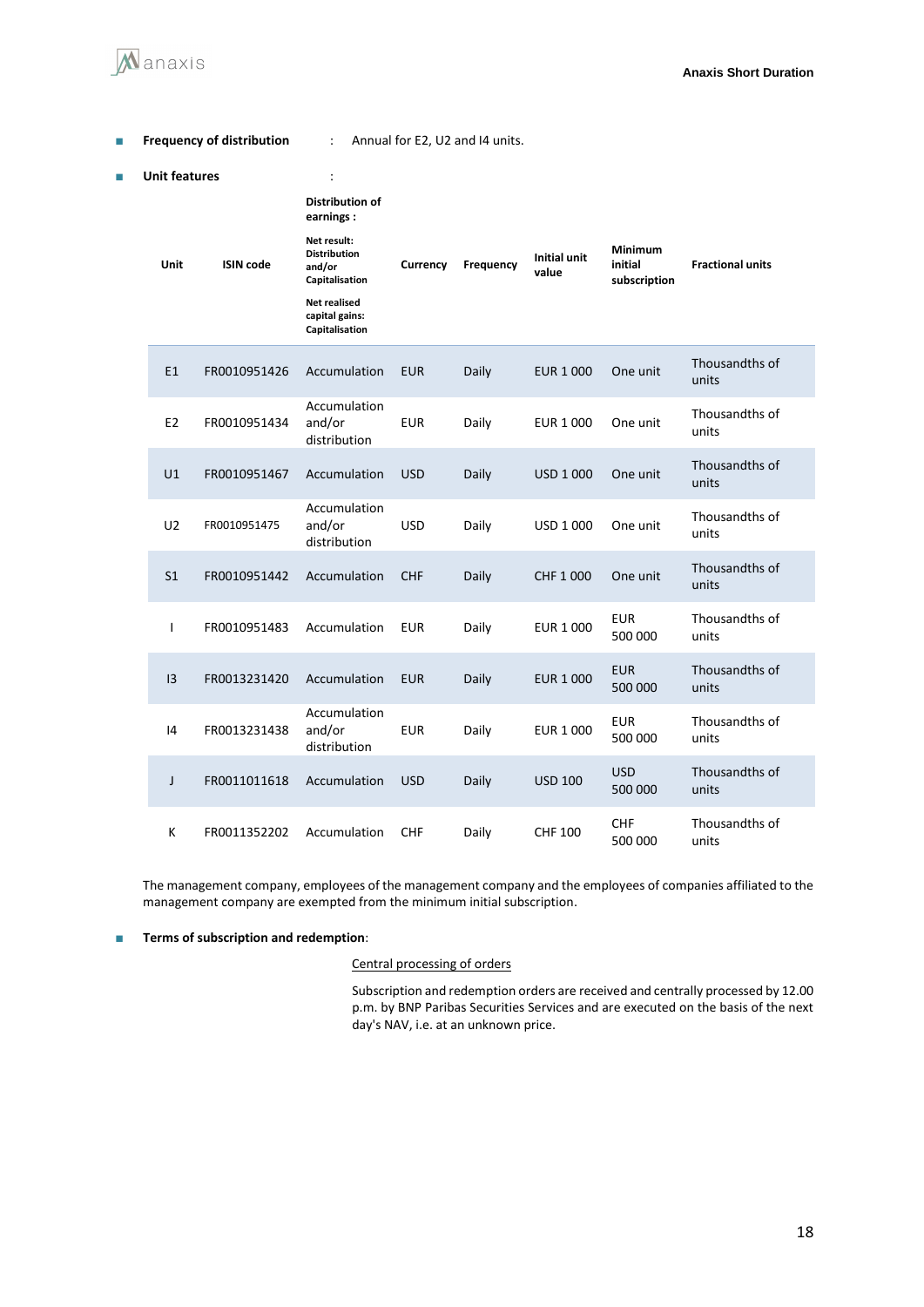

#### Institution in charge of receiving orders

BNP Paribas Securities Services Grands Moulins de Pantin, 9, rue du Débarcadère, 93500 Pantin, France

A swing pricing mechanism has been put in place by the management company.

#### Orders form

Subscription orders are accepted in quantity or amount.

Redemption orders are only accepted in quantity (number of units).

Fractions of units

Thousandths of units.

Terms of settlement-delivery

Orders are executed in accordance with the table below:

| $D-1$                                                                                 | $D-1$                                                                               | D: Day of the<br>calculation of the NAV | $D+1$                                               | $D+3$                                      | $D+3$                                    |
|---------------------------------------------------------------------------------------|-------------------------------------------------------------------------------------|-----------------------------------------|-----------------------------------------------------|--------------------------------------------|------------------------------------------|
| <b>Subscription orders</b><br>are received and<br>centrally processed by<br>12.00 p.m | <b>Redemption orders</b><br>are received and<br>centrally processed by<br>12.00 p.m | <b>Execution of the order</b><br>on D   | <b>Publication of the Net</b><br><b>Asset Value</b> | <b>Subscription</b><br>Settlement-Delivery | Redemption<br><b>Settlement-Delivery</b> |

#### Conditions for switching from one unit category to another, round trip

For subscriptions carried out by unitholders having submitted a redemption request recorded at the NAV on the same day and involving the same number of units (in another unit category or in the same unit category as the subscription), no entry or redemption fees will be charged provided that the minimum amounts per transaction are observed.

Switching from one unit category to another is considered from a tax standpoint to be a redemption followed by a new subscription. The same is true for a round trip within the same unit category.

#### Date and frequency of NAV calculation

Daily. NAVs are calculated every day, with the exception of legal holidays in France and days on which the markets are closed according to the official NYSE Euronext calendar for Paris.

#### Place and conditions of publication or transmission of NAVs

The NAVs of the fund's different unit categories can be obtained from Anaxis Asset Management, 9, rue Scribe, 75009 Paris, France, and online a[t www.anaxis-am.fr.](http://www.anaxis-am.fr/)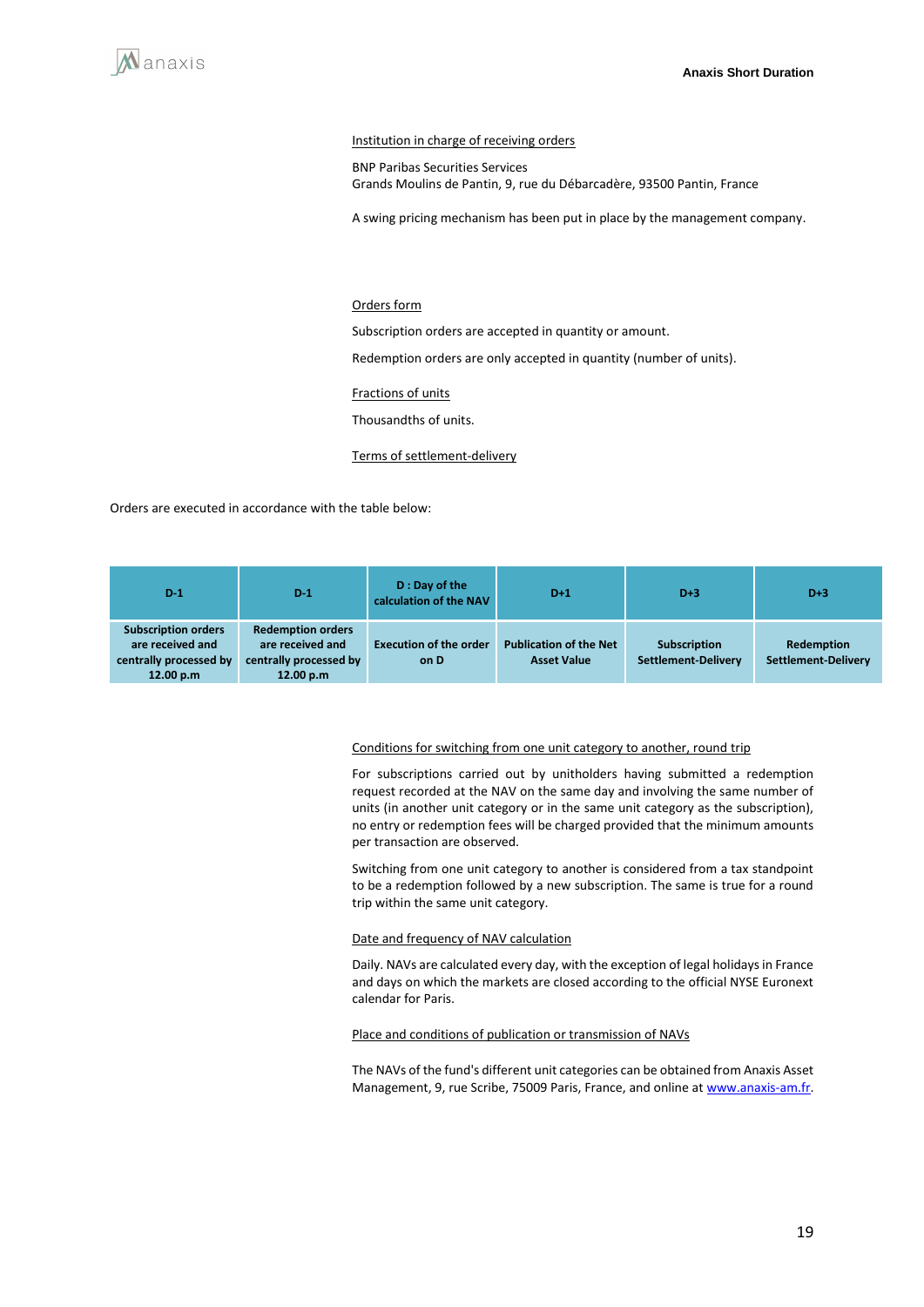### 3. Charges

#### ■ **Fees and commissions** : Subscription and redemption fees

Subscription and redemption fees increase the subscription price paid by investors and decrease the redemption price. Fees paid to the Fund are used to offset the Fund's expenses in investing or divesting the assets under management. Fees not paid to the Fund go to the portfolio management company, the promoter, etc.

#### **Fees charged to investors upon subscription and redemption**

|                                       | Base                            | Rate       |
|---------------------------------------|---------------------------------|------------|
| Subscription fee not paid to the fund | <b>NAV</b><br>x number of units | 2% maximum |
| Subscription fee paid to the fund     | <b>NAV</b><br>x number of units | None       |
| Redemption fee not paid to the fund   | <b>NAV</b><br>x number of units | 1% maximum |
| Redemption fee paid to the fund       | <b>NAV</b><br>x number of units | None       |

#### Operating and management fees

Operating and management fees cover all expenses invoiced directly to the fund, with the exception of transaction fees. Transaction fees include intermediation fees (brokerage, stock market tax, etc.) and the account activity fee, where applicable, that may be charged by the custodian and the portfolio management company.

The following may be charged in addition to operating and management fees:

- Incentive fees. Incentive fees are awarded to the portfolio management company when the fund exceeds its targets. They are charged to the fund;
- Account activity fees charged to the Fund;
- A share of the income earned from securities lending and borrowing transactions. However, the fund does not carry out such transactions, nor any equivalent or similar transactions under foreign law.

|               | Fees charged to<br>the fund           | Base       | Rate                                                                                                                                                    |
|---------------|---------------------------------------|------------|---------------------------------------------------------------------------------------------------------------------------------------------------------|
|               | Portfolio<br>management<br>fees       | Net assets | E1, E2, U1, U2, and S1 units:<br>1.05% maximum incl. tax<br>I, J and K units:<br>0.55% maximum incl. tax<br>13 and 14 units:<br>0.65% maximum incl. tax |
| $\mathcal{P}$ | <b>Fxternal</b><br>management<br>fees | Net assets | <b>0.10%</b> maximum incl. tax, with<br>any surplus covered by the<br>portfolio management company.                                                     |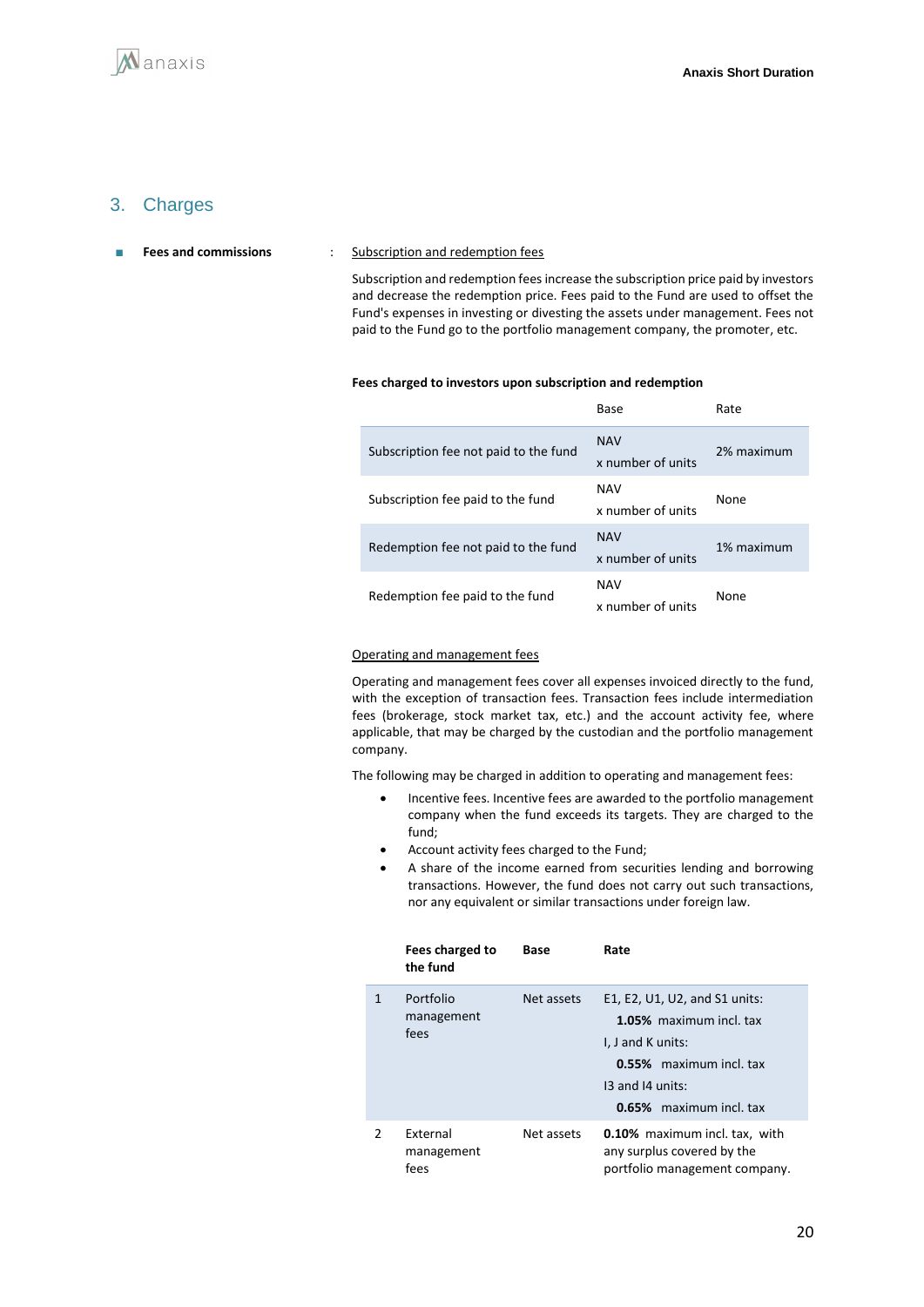| 3 | Max. indirect<br>fees (manage-<br>ment fees and<br>commissions) | Net assets                        | The fund does not invest more<br>than 10% of its assets in other<br>UCITS.                                                          |
|---|-----------------------------------------------------------------|-----------------------------------|-------------------------------------------------------------------------------------------------------------------------------------|
| 4 | Account activity<br>fee                                         | Charged<br>on each<br>transaction | - Transactions: max. $\epsilon$ 60 incl. tax<br>- Securities transactions: none                                                     |
| 5 | Incentive fee                                                   | Net assets                        | E1, E2, U1, U2, S1, I, J, and K<br>units: 15% of net annualised<br>outperformance above the<br>objective.<br>13 and 14 units: none. |

#### Clarifications on management fees external to the portfolio management company

Other on-going fees include fees charged for depositary services, custody of assets, centralisation of orders, transfer agency, delegation of administrative and accounting management, statutory audit, regulatory representation, regulatory registrations, etc.

The fund might not inform unitholders individually – nor offer them the option to redeem their units free of charges – in the event of an increase in management fees external to the portfolio management company less than or equal to 10 basis points per calendar year; in such case unitholders may be informed by any means (e.g. on the website of the portfolio management company, in the brochure of the UCITS). Such information should be published before the increase comes into effect.

#### How the performance fee is calculated

#### **Performance reference period**

The performance reference period is the period during which the performance is measured and compared to the performance of the benchmark and at the end of which it is possible to reset the compensation mechanism for past underperformance (or negative performance). This period is limited to 5 years.

#### **Reference indicator**

EURIBOR + 1.00% for E1, E2 units SOFR + 1.00% for U1 and U2 units SARON + 1.00% for S1 units EURIBOR + 1.50% for I units EURIBOR + 1.40% for I3 and I4 units SOFR + 1.50% for J units SARON + 1.50% for K shares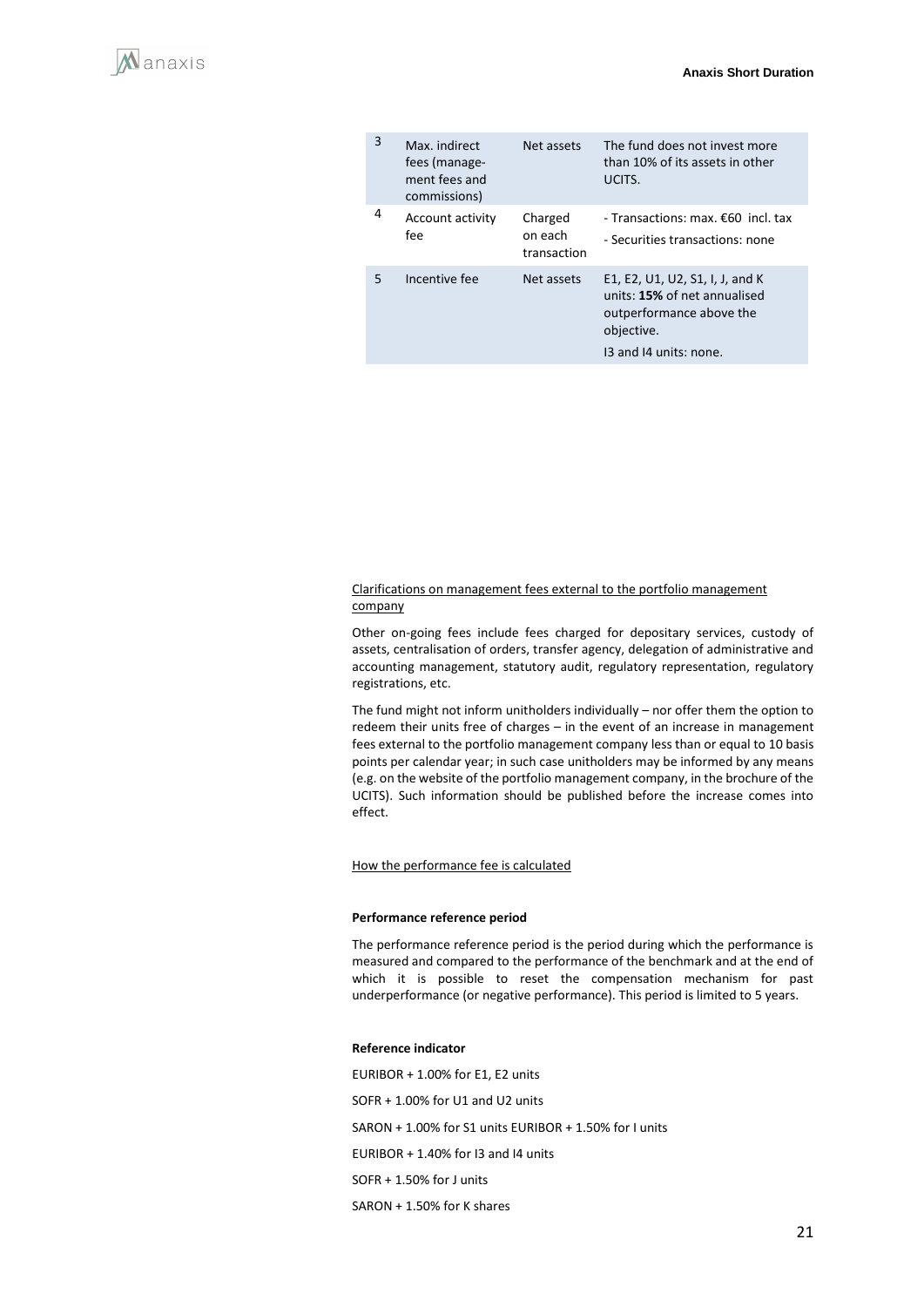

#### Calculation method

The performance fee is accrued at each net asset value.

The "net outperformance" of the UCITS is defined as the positive difference between the net assets of the UCITS before taking into account any provision for performance fee, but after provision for current expenses, and the net assets of a notional "reference fund" achieving a performance corresponding to the net objective and registering the same pattern of subscriptions and redemptions as the real UCITS.

- If, over the reference period, the performance of the UCITS exceeds the performance of the Reference Fund, the performance fee will represent 15% of the difference between the performance of the UCITS and the performance of the Reference Fund, provided that the cumulative net performance of the UCITS over the reference period is positive.

- If, over the reference period, the performance of the UCITS is lower than the performance of the reference fund, the performance fee will be nil.

Where applicable, a provision for the performance fee will be made when calculating the net asset value. In the event that the Fund underperforms the Reference Fund between two net asset values, the provision will be readjusted by reversing the provision. Reversals of provisions are limited to the amount of previous allocations.

#### Deduction of the performance fee and catch-up period

The reference period is initially set at one calendar year. If the Fund outperforms at the end of the first year, with a positive annual performance of the Fund at the same time, the Management Company will receive the provisioned fees and a new reference period will start the following year.

If the Fund outperforms at the end of the first year, with a negative annual performance of the Fund at the same time, the Management Company will not receive any fee but the outperformance will be provisioned and may be received in a positive year.

If the Fund underperforms its benchmark at the end of the first year, no fee will be charged and the reference period will be extended by one year so that the underperformance can be offset before the performance fee becomes payable. The reference period can thus be extended up to a total duration of 5 years.

In the event that the reference period is extended beyond one year, the outperformance of the UCITS is examined over the entire reference period to determine whether a performance fee is due. If an outperformance is found, a new reference period starts and the fee is paid (if the year is positive) or waived (if the year is negative).

In the event of redemption, the portion of the performance fee corresponding to the redeemed units is definitively acquired by the management company.

#### Examples

Case 1:

The fund beats its index every year.

Fees will be charged annually and each reference period will be 12 months.

Case 2:

*In some years, the fund ends up below its index.*

| ハヘッ<br>$\sim$ $\sim$<br>`~~<br>$ -$<br>аı<br>ו⊿י<br>۰d١<br>-<br>-<br>$-$ |  |
|--------------------------------------------------------------------------|--|
|--------------------------------------------------------------------------|--|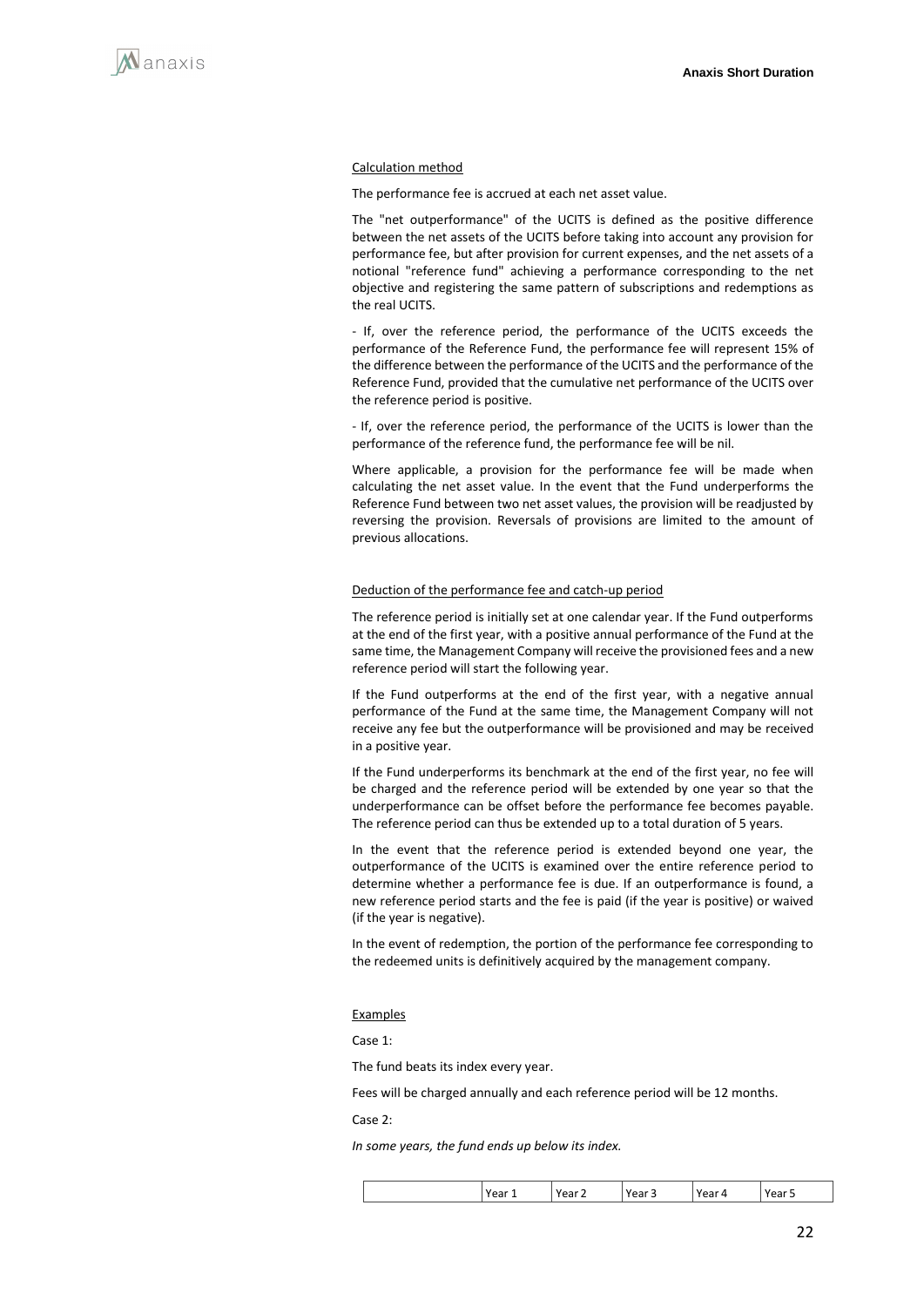| Performance of the<br>Fund   | $+3,0%$  | $-1.0%$ | $+2,0%$  | $+1,3%$    | $+0.2%$    |
|------------------------------|----------|---------|----------|------------|------------|
| Index performance            | $+1,0%$  | $+0.5%$ | $+1,0%$  | $+0.3%$    | $-0.3%$    |
| Performance<br>gap           | $+2,0%$  | $-1,5%$ | $+1,0%$  | $+1,0%$    | $+0.5%$    |
| Cumulative<br>outperformance | $+2,0%$  | $-1.5%$ | $-0.5%$  | $+0.5%$    | $+0.5%$    |
| Commission                   | 15% x 2% | 0       | 0        | 15% x 0,5% | 15% x 0,5% |
| Reference period             | Period 1 |         | Period 2 |            | Period 3   |

#### **Research**

Anaxis AM acquires a search service only if it is necessary to make a decision in the best interest of the fund. Before acquiring the research service, managers and / or analysts verify its relevance, justify their request, and evaluate the reasonableness of this service. The application is reviewed by the RCCI. The budget is allocated to distribute the cost of research equitably among the different funds. In general, funds with similar investment strategies share the same research services. Anaxis AM collects fundraising fees in the "separate research account" (RPA), as available funds. Financial research will be charged to the fund.

#### Intermediary selection procedure

The team chooses intermediaries from a mandatory list of intermediaries approved by the portfolio management company in line with its internal procedures. This list is established on the basis of objective criteria, including in particular quality of service provided and pricing conditions.

## <span id="page-22-0"></span>Part D – Sales information

| T. | <b>Distribution or earnings</b>            |   | BNP Paribas Securities Services is responsible for the annual distribution of<br>earnings, where applicable. Payment of amounts available for distribution will be<br>made within a maximum period of five months following the end of the financial<br>year.                                                                                                                                                                                                                                                                                             |
|----|--------------------------------------------|---|-----------------------------------------------------------------------------------------------------------------------------------------------------------------------------------------------------------------------------------------------------------------------------------------------------------------------------------------------------------------------------------------------------------------------------------------------------------------------------------------------------------------------------------------------------------|
| T. | <b>Subscription and redemption orders:</b> |   |                                                                                                                                                                                                                                                                                                                                                                                                                                                                                                                                                           |
|    |                                            |   | Subscription and redemption orders are received and centrally processed by 12.00<br>p.m. by BNP Paribas Securities Services and are executed on the basis of the<br>following day's NAV, i.e. at an unknown price.                                                                                                                                                                                                                                                                                                                                        |
| T. | <b>Information documents</b>               | ÷ | Unitholders can obtain the latest annual and periodic reports within one week of<br>submitting a written request to: Anaxis Asset Management; 9, rue Scribe, 75009<br>Paris, France; Tel: +33 (0)9 73 87 13 20; Fax: +33 (0)1 42 65 80 46.                                                                                                                                                                                                                                                                                                                |
| m. | <b>ESG</b> criteria                        |   | The investment strategy includes social, environmental or governance (ESG)<br>criteria. Information on this subject is provided in the fund's annual report and<br>online at www.anaxis-am.fr.                                                                                                                                                                                                                                                                                                                                                            |
|    | <b>Remuneration policy</b>                 |   | The remuneration policy of Anaxis Asset Management aims at (i) promoting a<br>sound and efficient management of risks, and (ii) avoiding the emergence of<br>conflicts of interest. This policy applies to all employees. It is reassessed annually.<br>Up-to-date details of the remuneration policy, including methods for calculating<br>fixed and variable compensations, are available on the company's website at<br>www.anaxis-am.fr. A paper or electronic copy of the remuneration policy will be<br>made available free of charge upon request. |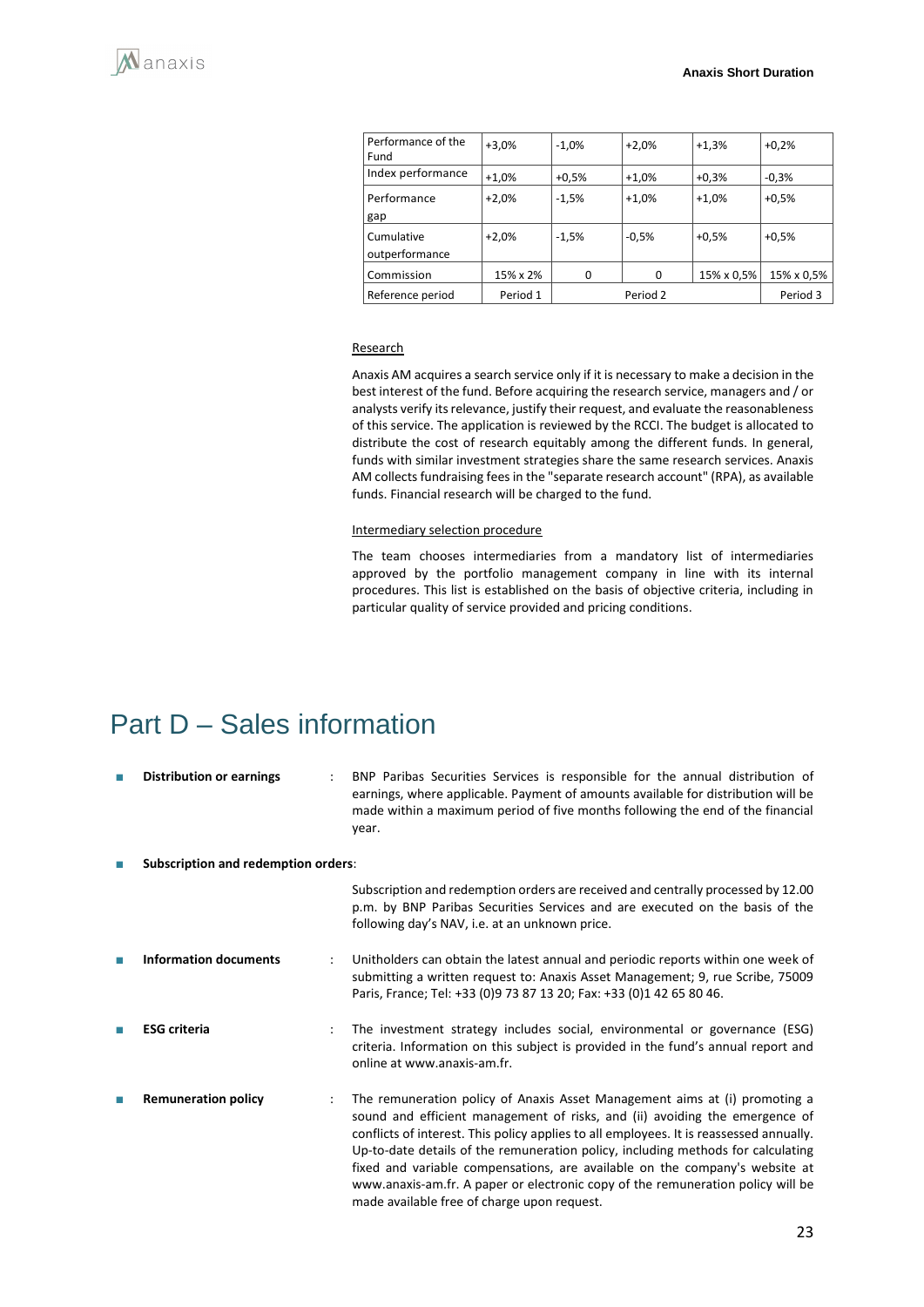| <b>Additional information</b> | Any additional information can be obtained from:                                                                       |
|-------------------------------|------------------------------------------------------------------------------------------------------------------------|
|                               | Anaxis Asset Management<br>9, rue Scribe, 75009 Paris, France<br>Tel: +33 (0)9 73 87 13 20; Fax: +33 (0)1 42 65 80 46. |

# <span id="page-23-0"></span>Part E – Investment rules

The Fund is subject to investment rules applicable to UCITS subject to European Directive 2009/65/EC. These investment rules are referred to in the French Monetary and Financial Code. Amendments to the French Monetary and Financial Code will be applied in accordance with applicable laws and regulations.

Subscribers should note that Point IV of Article R.214-21 of the French Monetary and Financial Code exempts the fund from the 5%-10%-40% rule referred to in Points I and II of Article R.214-21 of the same Code. In particular, the fund may invest up to 35% of its assets in securities issued by a given entity if said securities are issued or guaranteed by an OECD Member State, by a local authority of an EU Member State or of a State party to the European Economic Area agreement, or by an international public agency to which one or more EU member states or States party to the European Economic Area agreement belong, or if the securities are issued by CADES (*Caisse d'amortissement de la dette sociale*).

# <span id="page-23-1"></span>Part F – Overall risk

The method used to calculate the overall risk (including exposure via forward financial instruments) is the commitment calculation method.

# <span id="page-23-2"></span>Part G – Asset valuation rules

The annual financial statements are presented in the format provided for by CRC (French Accounting Regulation Committee) Regulation No. 2003-02 of 2 October 2003 on the accounting principles applicable to UCITS, amended by CRC Regulation No. 2005-07 of 3 November 2005 ratified by the Ministerial Decree of 26 December 2005.

## 1. Asset valuation rules

The fund complies with the accounting rules set forth by the regulations in force, including in particular the accounting principles applicable to UCITS. The portfolio's value is determined on each NAV calculation date and on the balance sheet date, in accordance with the rules given below. The terms of application are explained in the notes to the annual financial statements. The valuation is based on closing prices.

Transferable securities traded on a regulated market are valued at the closing price on the reference market. Where there is a bid-ask price range, particularly in the case of corporate bonds comprising a significant portion of the Fund's allocation, the price used will be the average of these two prices (valuation at the mid-price).

Negotiable debt securities and similar securities that are not subject to significant transactions are valued according to an actuarial method using the interest rate of equivalent or similar securities and adjusted, where applicable, for a gap representative of the features of the security being valued.

However, in the absence of specific sensitivity, negotiable debt securities with a residual lifespan of less than three months are valued using the straight line method: the premium/discount is amortised over the remaining number of days to maturity. If they are acquired less than three months prior to maturity, the interest and premium/discount are calculated using the straight line method.

UCITS and other investment funds are valued either at the last known NAV or at the last known quoted price on the valuation date.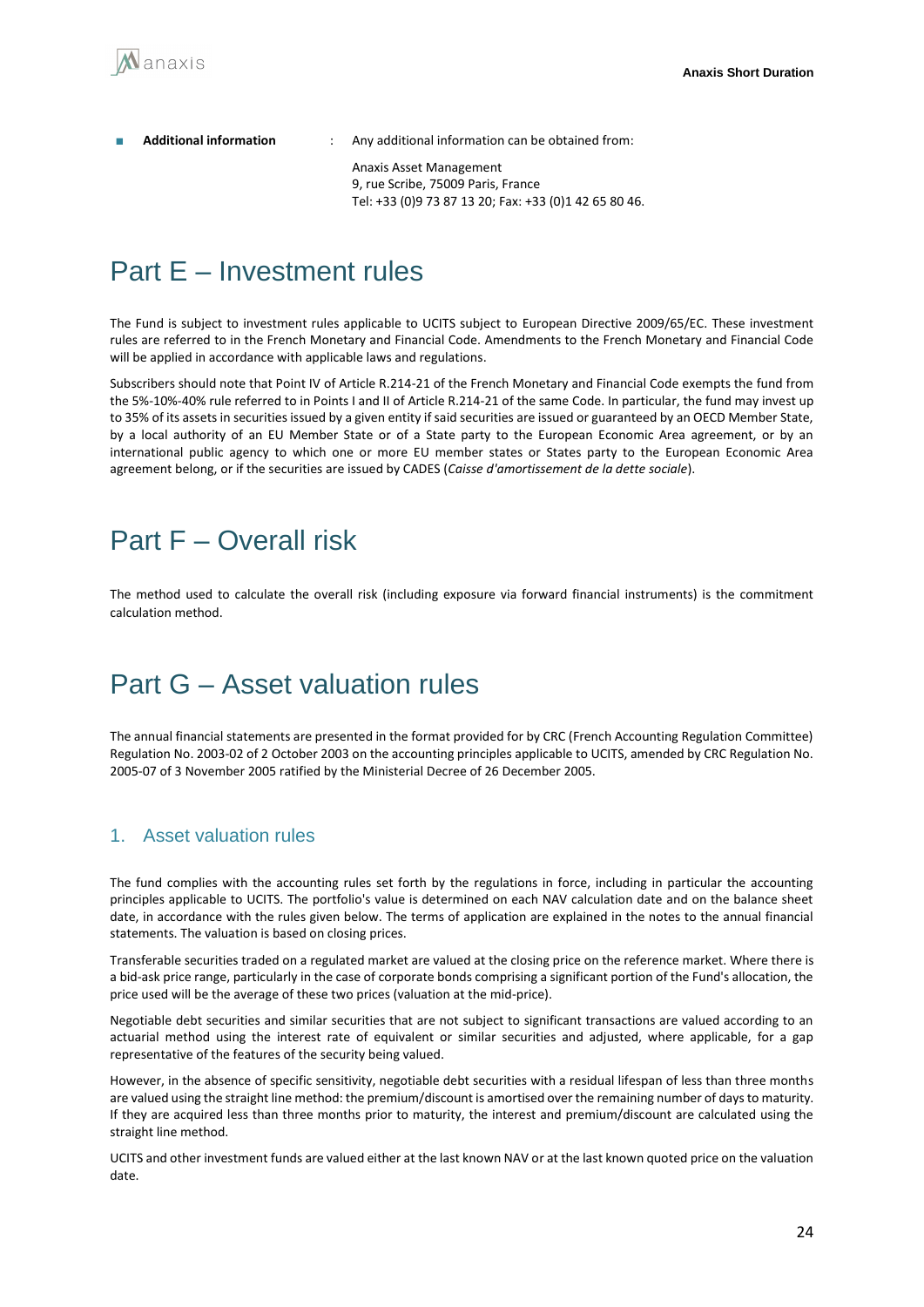

For deposits and borrowings, the amount of the commitment earns interest in accordance with the contractual terms and conditions.

Forward financial instruments traded on a regulated market are valued on the basis of settlement prices on the valuation date for futures and on the basis of closing prices on the valuation date for options.

Forward financial instruments traded over the counter are marked to market according to the conditions set forth by the portfolio management company and presented in the notes to the annual financial statements.

Financial instruments whose prices are not observed on the valuation date or whose prices have been corrected are valued at their probable trading value under the responsibility of the portfolio management company. These valuations and their justification are transmitted to the statutory auditor when it conducts its controls.

#### **Net asset value adjustment method related to swing pricing with trigger point:**

The Fund may experience a decrease in its net asset value ("NAV") due to subscription and redemption orders made by investors at a price that does not reflect the readjustment costs associated with the investment or disinvestment operations of the portfolio. In order to reduce the impact of this dilution and to protect the interests of existing shareholders, the Fund implements a swing trading mechanism with a trigger point.

This mechanism, which is governed by a swing pricing policy, enables investors who request the subscription or redemption of units of the fund to bear the costs of readjustment, thereby sparing the other holders. If, on a given NAV calculation day, the total number of net subscription and redemption orders from investors for all classes of units of the mutual fund exceeds a pre-established threshold, determined on the basis of objective criteria by the management company as a percentage of the net assets of the mutual fund, the NAV may be adjusted upwards or downwards to take account of the resulting readjustment costs.

The NAV of each unit class is calculated separately, but any adjustment has an identical percentage impact on all unit class NAVs of the Fund.

The cost and trigger parameters are determined by the management company. These costs are estimated by the management company on the basis of transaction costs, buy-sell ranges and any taxes applicable to the fund.

To the extent that this adjustment is linked to the net balance of subscriptions and redemptions within the Fund, it is not possible to predict exactly whether swing pricing will be applied at any given time in the future. Consequently, it is also not possible to predict exactly how often the management company will need to make such adjustments.

Investors are informed that due to the application of swing pricing, the volatility of the NAV of the Fund may not reflect solely that of the securities held in the portfolio. The swing pricing policy is available on request from the management company. The application of swing pricing is at the discretion of the management company, in compliance with this policy.

In accordance with the regulations, the parameters of this system are known only to the persons in charge of its implementation.

## 2. Accounting recognition

The fund has opted for the euro as its accounting currency.

Transaction fees are recognised excluding expenses.

Fixed income is recognised using the redeemed coupon method.

Interest accrued on the weekend is recognised on the basis of the previous NAV.

# Part H - Remuneration

The remuneration policy of the Management Company is compatible with sound and efficient risk management and does not encourage risk-taking that would be incompatible with the risk profiles, the regulations or the constitutional documents of the UCITS that the Management Company manages. The remuneration policy is consistent with the business strategy,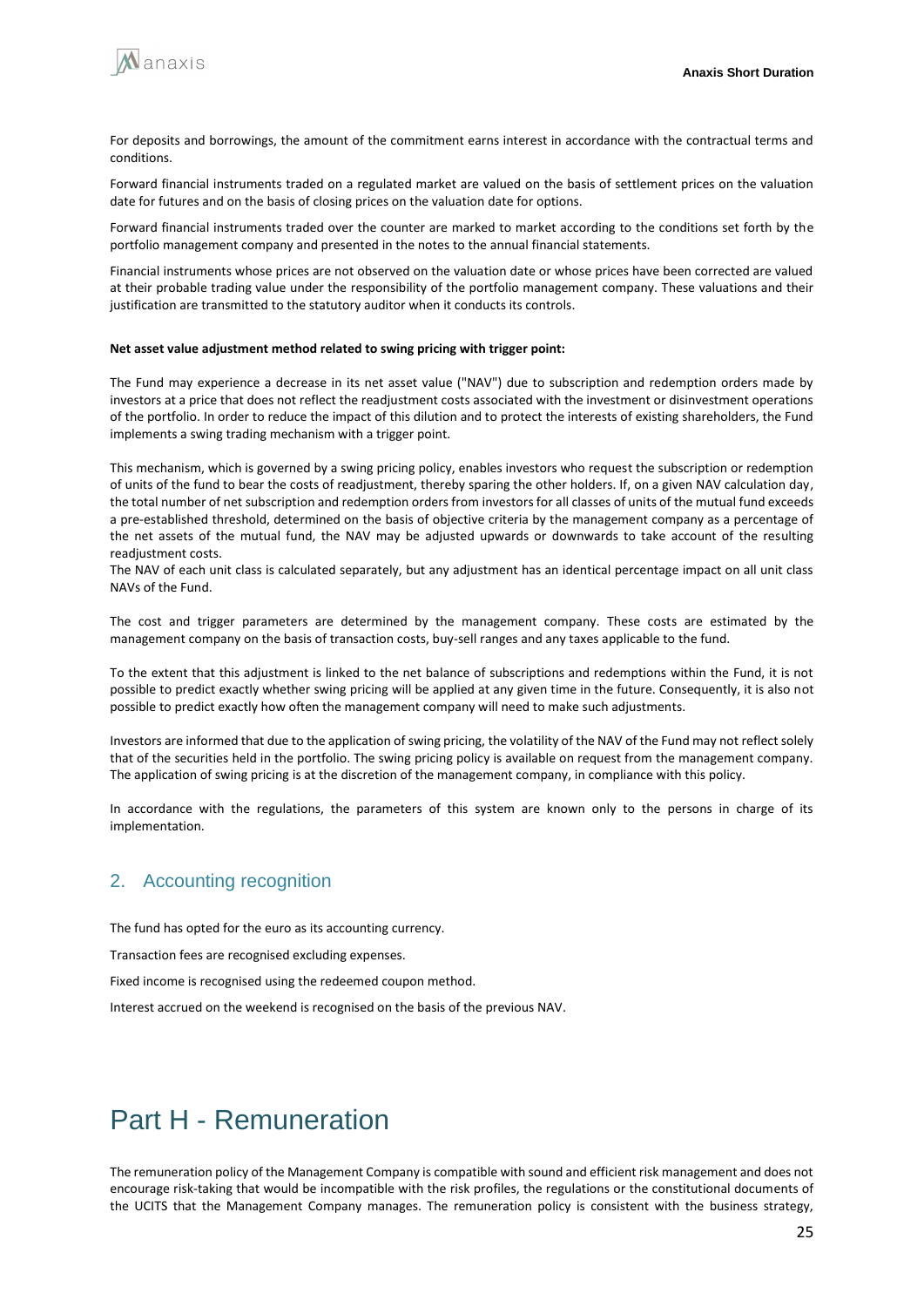

objectives, values and interests of the Management Company and the UCITS it manages and those of the investors in these UCITS, and includes measures to avoid conflicts of interest.

The Management Company's staff receives a remuneration comprising a fixed and a variable component, duly balanced, subject to annual review and based on individual or collective performance. The principles of the remuneration policy are reviewed on a regular basis and adapted to regulatory developments. Details of the remuneration policy are available on the following website: www.anaxiscapital.com or free of charge from the management company on request.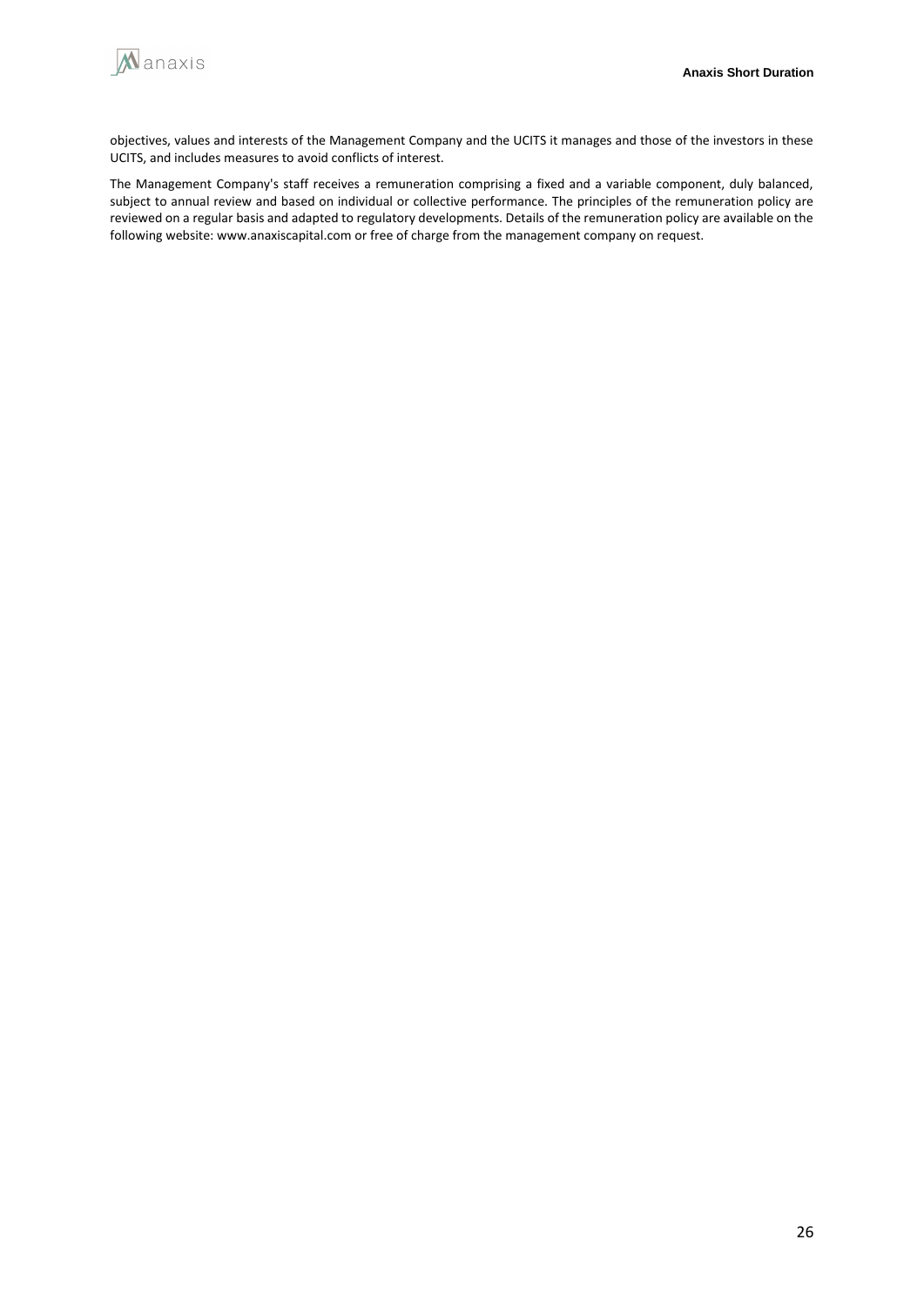# FUND RULES

## ANAXIS SHORT DURATION

# <span id="page-26-1"></span><span id="page-26-0"></span>Section A – Assets and units

### Article 1 – Co-ownership units

Co-ownership rights are expressed in units, with each unit corresponding to the same fraction of the fund's assets. Each unitholder enjoys co-ownership of the fund's assets in proportion to the number units held.

The term of the fund is 99 years as from its incorporation, except in the event of early winding-up or extension, as provided for in these Fund Rules.

#### **Unit categories**

The features of the different unit categories and their terms of eligibility are set forth in the fund prospectus.

The different unit categories may:

- be subject to different distribution of earnings schemes (distribution or capitalisation);
- be denominated in different currencies;
- incur different management fees:
- incur different subscription and redemption fees:
- have a different nominal value;
- be systematically subject to partial or full risk hedging, as defined in the prospectus. Hedges are carried out via financial instruments aimed at minimising the impact of hedging transactions on the fund's other unit categories;
- be reserved for one or more promotion networks.

#### **Combination or division of units**

The fund may combine or divide units.

#### **Fractional units**

Units may be divided into thousandths of units (referred to as fractional units) at the discretion of the portfolio management company's Management Committee.

The provisions of the Fund Rules governing the issuance and redemption of units are also applicable to fractional units, whose value will always be proportionate to the value of the unit they represent. All other provisions of the Fund Rules pertaining to units apply to fractional units without it being necessary to specify this, unless otherwise indicated.

Finally, the portfolio management company's Management Committee may, at its own discretion, divide units by creating new units that are allocated to unitholders in exchange for their old units.

### Article 2 – Minimum amount of assets

Units may not be redeemed if the fund's assets fall below EUR 300,000; where the assets remain below EUR 300,000 for thirty days, the portfolio management company shall take the necessary steps to liquidate the fund in question, or shall carry out one of the operations referred to in Article 411-16 of the AMF General Regulations (fund transfer).

### Article 3 – Issuance and redemption of units

Units may be issued at any time at the unitholders' request, on the basis of their net asset value plus subscription fees, where applicable.

Redemptions and subscriptions are carried out under the terms and conditions defined in the prospectus.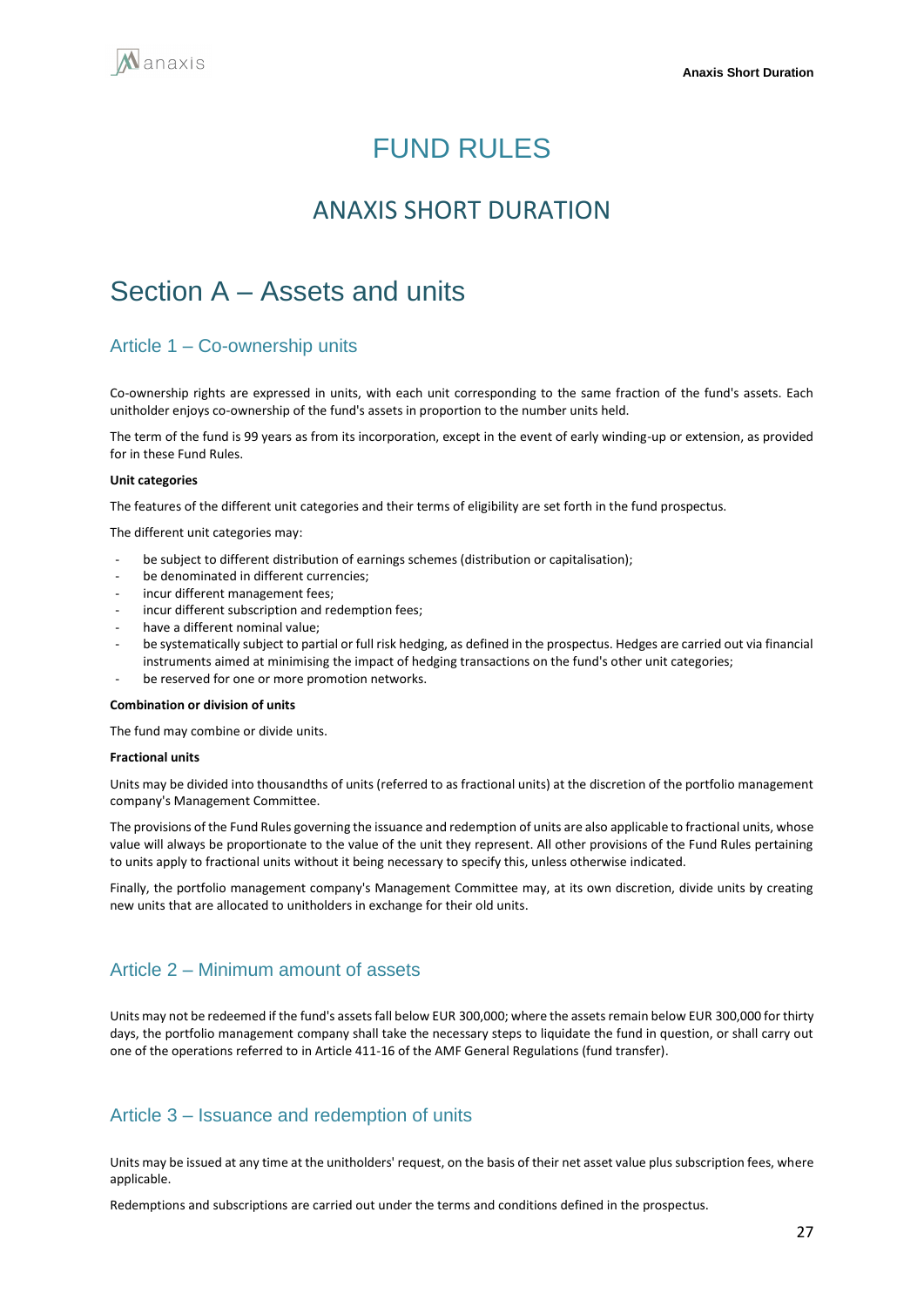

Mutual fund units may be admitted for trading according to the regulations in force.

Subscriptions must be fully paid-up on the NAV calculation date. They may be settled in cash and/or financial instruments. The portfolio management company reserves the right to reject any proposed securities and, to this end, has a period of seven days from their date of deposit to render its decision. If approved, the contributed securities are valued according to the rules established in Article 4 and the subscription is carried out on the basis of the first NAV following the approval of the securities in question.

Redemptions may be made in cash.

Redemptions may also be made in cash securities. If the redemption in securities corresponds to a representative proportion of the assets in the portfolio, then only the written agreement signed by the holder must be obtained by the UCITS or the management company. Where the redemption does not correspond to a representative proportion of the assets in the portfolio, all holders must signify their written agreement authorising the holder to redeem his or her units against certain specific assets, as explicitly defined in the agreement.

However, if due to exceptional circumstances the redemption calls for the prior realisation of the assets comprising the fund, this period may be extended but may not exceed 30 days.

With the exception of inheritance or inter-vivos gifts, the sale or transfer of units between unitholders, or between unitholders and third parties, is deemed to be a redemption followed by a subscription; for third parties, the amount of the sale or transfer must, where applicable, be supplemented by the beneficiary to reach the amount of the minimum initial subscription required by the prospectus.

In accordance with Article L. 214-8-7 of the French Monetary and Financial Code, the redemption of units by the fund, as well as the issuance of new units, may be temporarily suspended by the portfolio management company when called for by exceptional circumstances and in the unitholders' best interest.

Where the fund's net assets fall below the amount established by the regulations, no units may be redeemed.

Minimum terms of subscription may be set in accordance with the conditions provided for in the prospectus.

The fund may cease issuing units pursuant to the third paragraph of Article L. 214-8-7 of the Monetary and Financial Code, provisionally or definitively, partially or totally, in objective situations resulting in the closure of subscriptions such as a maximum number of units issued, a maximum amount of assets attained or the expiry of a specified subscription period. The triggering of this tool will be the subject of information by any means of the existing holders concerning its activation, as well as the threshold and the objective situation that led to the decision of partial or total closure. In the case of a partial closure, this information by any means will specifically specify the terms and conditions under which existing holders may continue to subscribe for the duration of such partial closing. Unitholders are also informed by any means of the decision of the UCITS or the management company to either terminate the total or partial closing of subscriptions (when passing under the triggering threshold), or not to put an end to it (in the event of a change of threshold or a change in the objective situation leading to the implementation of this tool). A change in the objective situation invoked or the triggering point of the tool must always be made in the interests of the unitholders. Information by any means specifies the exact reasons for these changes.

### Article 4 – Calculation of net asset value

The net asset value of units is calculated according to the valuation rules presented in the prospectus.

Contributions in kind may only consist of securities or contracts approved to comprise the fund's assets; they are valued in accordance with the valuation rules applicable to the calculation of the net asset value.

# <span id="page-27-0"></span>Section B – Fund operation

### Article 5 – Portfolio management company

The fund is managed by the portfolio management company in accordance with the strategy defined for the fund.

The portfolio management company acts exclusively in the unitholders' interests at all times and is exclusively entitled to exercise the voting rights attached to the securities in the fund.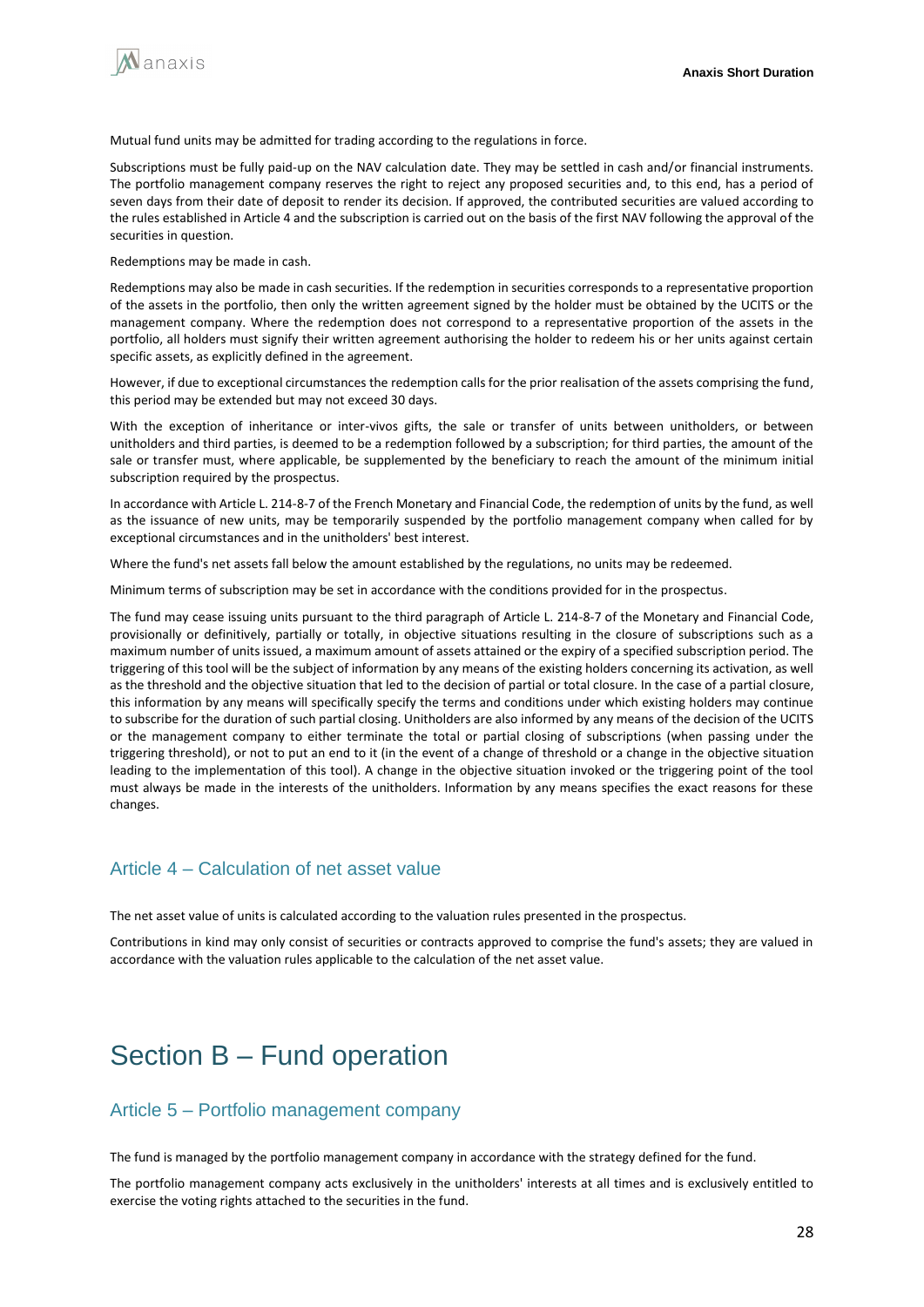

### Article 5b – Rules of operation

The instruments and deposits eligible for inclusion in the fund's assets, as well as the investment rules, are described in the prospectus.

### Article 6 – Custodian

The custodian carries out its duties in accordance with the laws and regulations in force and the duties contractually defined by the portfolio management company. It must also ensure the legitimacy of the decisions taken by the portfolio management company. Where applicable, it must take any provisional measures deemed useful. The custodian notifies the AMF of any dispute with the portfolio management company.

## Article 7 – Statutory auditor

A statutory auditor is designated for six financial years, with the approval of the AMF, by the portfolio management company's governance body.

The statutory auditor certifies the accuracy and fairness of the financial statements.

Its term may be renewed.

The statutory auditor is required to notify the AMF in a timely manner of any event or decision concerning the fund that comes to its attention in the course of performing its duties which might:

- 1. constitute a breach of the legal or regulatory provisions applicable to the fund and liable to have significant impacts on its financial situation, income or assets;
- 2. jeopardise the conditions or continuity of its operation;
- 3. lead to the formation of reservations or the refusal to certify the financial statements.

Asset valuations and the determination of exchange rates used in transformation, merger or spin-off transactions are carried out under the statutory auditor's authority.

It assesses any contribution or redemption in kind under its responsibility, except in the context of redemptions in cash for an ETF on the primary market.

It verifies the composition of the fund's assets and other items prior to publication.

The statutory auditor's fees are agreed upon between the statutory auditor and the portfolio management company's Board of Directors or Executive Board based on an audit plan defining the due diligence reviews deemed necessary.

It attests to situations used as a basis for the distribution of interim dividends.

Its fees are included in management fees.

### Article 8 – Financial statements and management report

At the end of each financial year, the portfolio management company prepares the financial statements and a fund management report for the financial year ended.

The portfolio management company prepares the inventory of the fund's assets at least once per half-year under the custodian's supervision.

The portfolio management company provides these documents to the unitholders within four months of the end of the financial year and notifies them of the amount of income to which they are entitled: these documents are either transmitted by post at the unitholders' express request or placed at their disposal at the offices of the portfolio management company.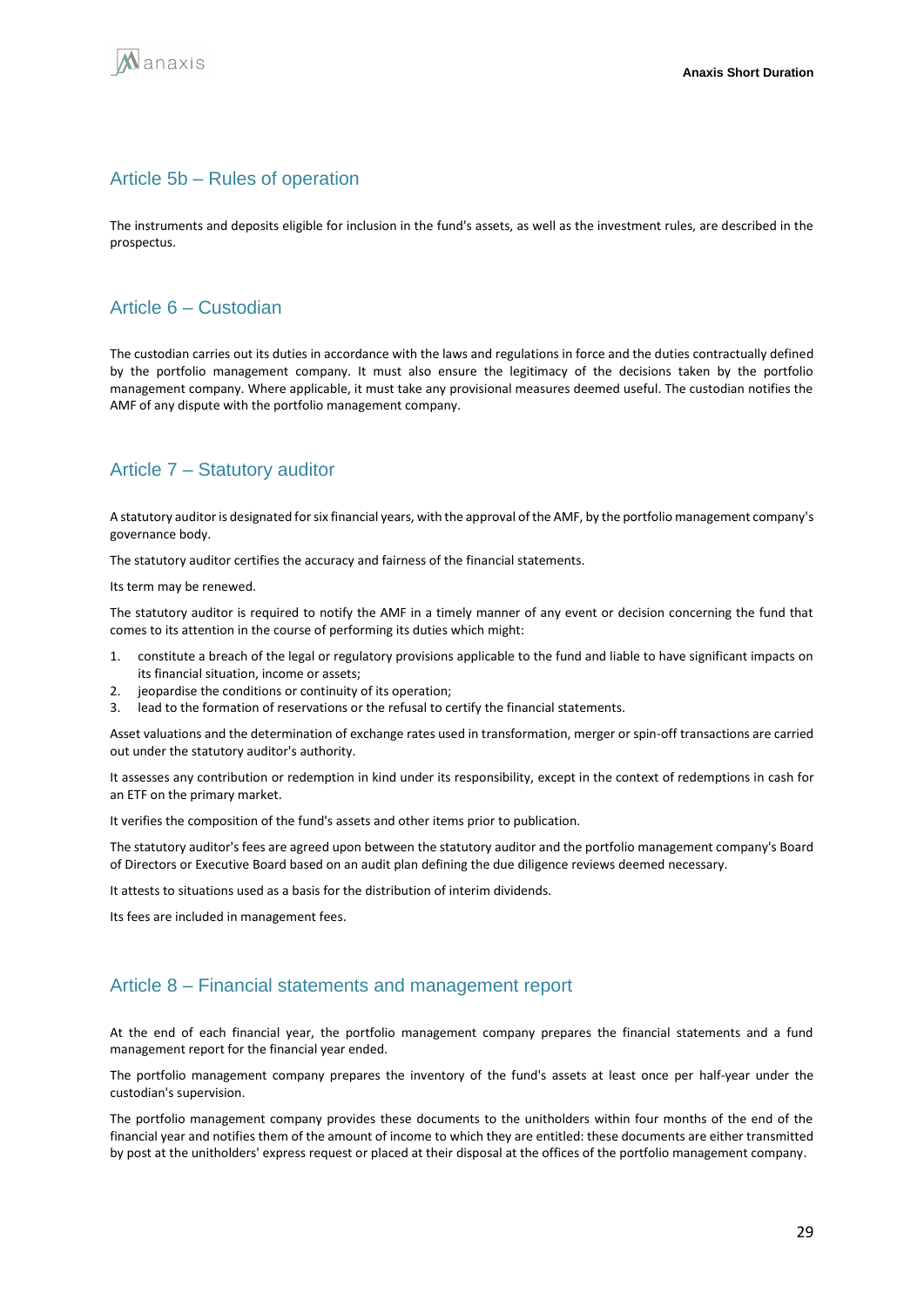# <span id="page-29-0"></span>Section C – Allocation of amounts available for distribution

### Article 9 – Conditions for the allocation of amounts available for distribution

Net income for the financial year is equal to the total interest payments, arrears, dividends, premiums and prizes, directors' fees and any income related to securities comprising the fund's portfolio, plus income from temporarily available amounts and minus management fees and borrowing costs.

Amounts available for distribution by a fund are comprised of:

- 1. Net income plus retaining earnings and plus or minus the balance of the income accrual account;
- 2. Capital gains generated, net of fees, minus capital losses generated, net of fees, during the financial year, plus similar net capital gains generated during previous financial years that were not subject to distribution or capitalisation, plus or minus the balance of the capital gains accrual account.

The amounts mentioned in (1) and (2) above may be distributed in part or in whole, independently of one another. Payment of amounts available for distribution are made within a maximum period of five months following the end of the financial year.

The portfolio management company decides on the distribution of earnings.

## <span id="page-29-1"></span>Section D – Mergers, spin-offs, winding-up, liquidation

### Article 10 – Mergers – Spin-offs

The portfolio management company may either contribute some or all of the fund's assets to another fund, or split the fund into one or more other funds.

Such mergers or spin-offs may only be carried out after the unitholders have been duly notified.

They give rise to the issuance of a new certificate attesting to the number of units held by each unitholder.

### Article 11 – Winding-up – Extension

If the fund's assets remain below the amount established in Article 2 herein for thirty days, the portfolio management company notifies the AMF and proceeds to wind up the fund, unless it is merged with another fund.

The portfolio management company may wind up the fund early; in such case it notifies the unitholders of its decision and, as from this date, no more subscription or redemption requests are accepted.

The portfolio management company also winds up the fund in the event all of its units are redeemed, or if the custodian resigns from its duties, where no other custodian has been designated, or upon the expiry of the fund, unless its term is extended.

The portfolio management company notifies the AMF by post of the date and winding-up procedure selected. It then submits the statutory auditor's report to the AMF.

The term of the fund may be extended by the portfolio management company, in agreement with the custodian. Its decision must be taken at least 3 months prior to the projected expiry of the fund, and both the AMF and the unitholders must be duly notified.

### Article 12 - Liquidation

If the fund is wound up, the portfolio management company assumes the role of liquidator; failing that, the liquidator is designated by the court at the request of any interested party. To this end, the liquidator is invested with the broadest powers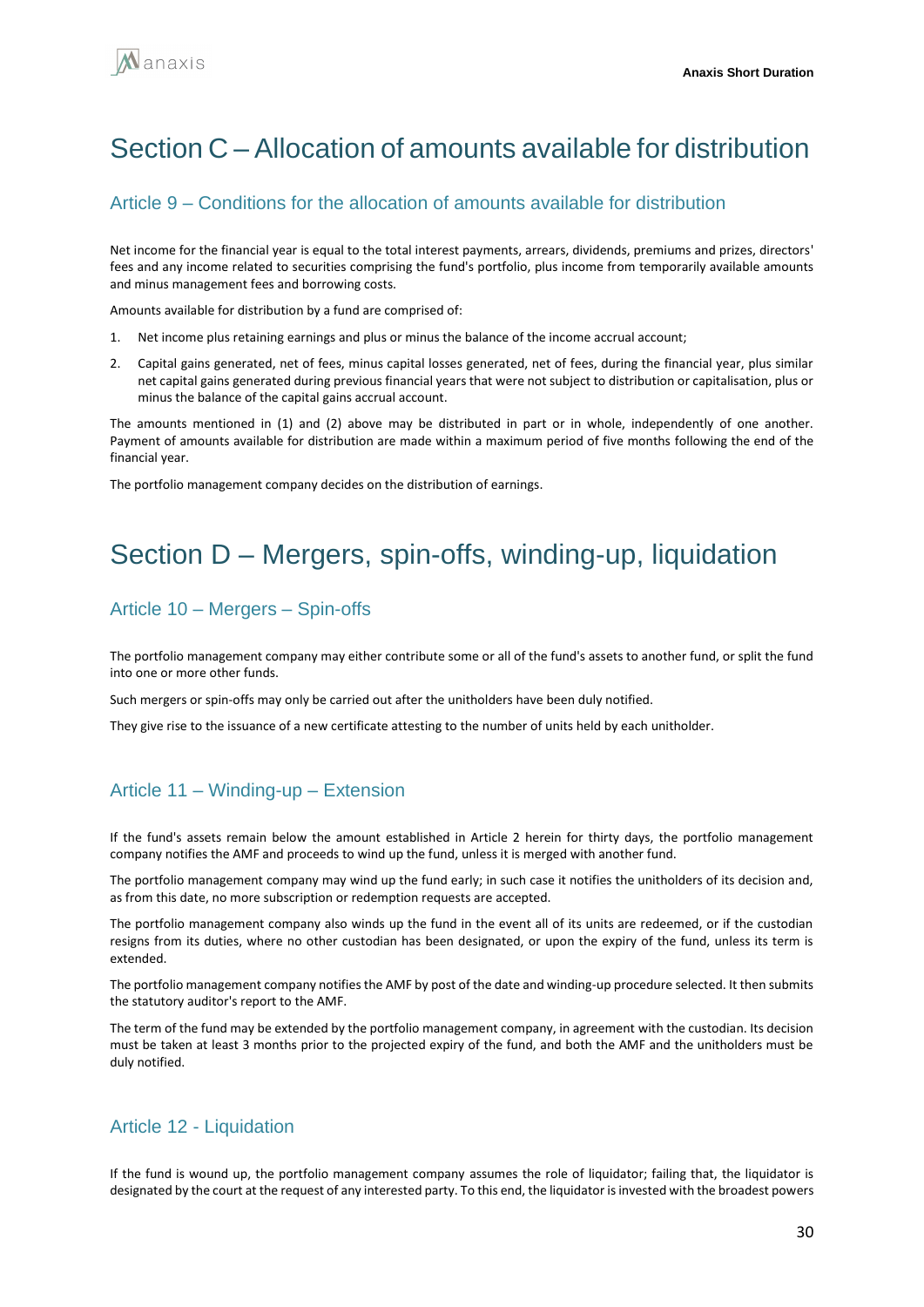

to realise the fund's assets, pay any creditors and divide up the available balance between the unitholders, in cash or securities.

The statutory auditor and the custodian continue to exercise their duties until the liquidation is complete.

# <span id="page-30-0"></span>Section E – Disputes

### Article 13 - Jurisdiction - Election of domicile

Any disputes related to the fund arising during its operation or liquidation, either between the unitholders, or between the unitholders and the portfolio management company or custodian, are subject to the jurisdiction of the competent courts.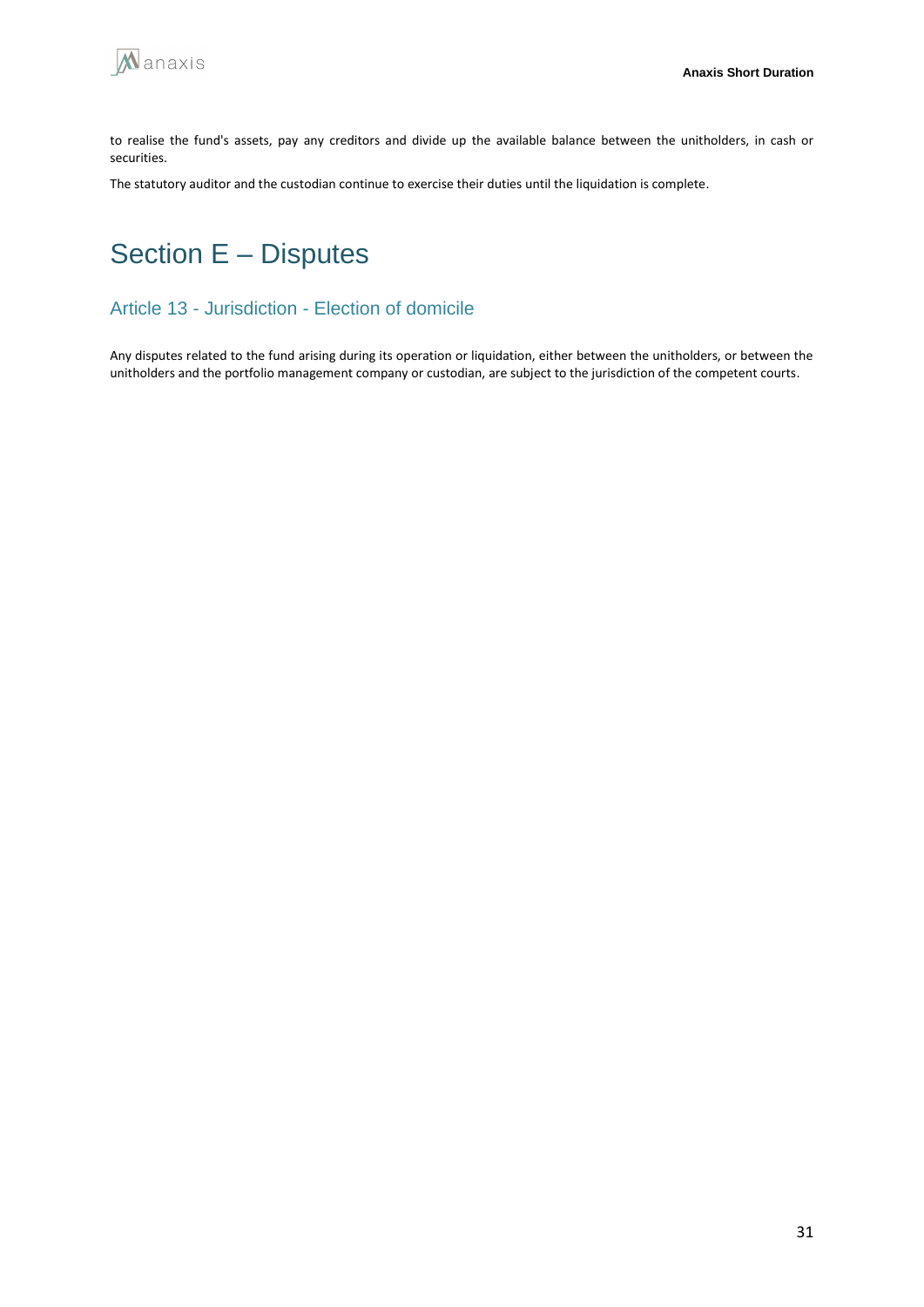# <span id="page-31-0"></span>INFORMATION FOR INVESTORS IN SWITZERI AND

### **Representative**

The representative in Switzerland is ACOLIN Fund Services AG, Leutschenbachstrasse 50, CH-8050 Zurich.

## Paying agent

The paying agent in Switzerland is the Banque Cantonale Vaudoise, Place St-François 17, 1003 Lausanne.

### Place where the relevant documents may be obtained

The relevant documents such as the prospectus, the key investor information document (KIIDs), the statutes or the fund contract as well as the annual and semi-annual reports may be obtained free of charge from the representative in Switzerland.

## **Publications**

Publications in respect of the investment fund will occur in Switzerland on the electronic platform of "fundinfo AG" (www.fundinfo.com). In particular, such publications include essential information for investors such as substantial amendments to the prospectus as well as the liquidation of the investment fund.

The issue and the redemption prices or the net asset value together with a footnote stating "excluding commissions" will occur daily on the electronic platform of "fundinfo AG" (www.fundinfo.com).

## Payment of retrocessions and rebates

The investment fund respectively the fund management company and its agent may pay retrocessions as remuneration for distribution activity in respect of the investment fund units in or from Switzerland. This remuneration may be deemed payment for the following services in particular:

- Handling subscriptions and redemptions;
- Providing updated legal and marketing documents;
- Providing access, or procedure of access to legal mandatory publications, or any publications of other nature;
- Clarifying any doubt and answer to the investors' specific questions regarding the products or the managing company. Contacting on a regular basis the investors to ensure the suitability of the products and services offered;
- Perform the necessary checks relatively to the "Know Your Customer" process and requirements.
- Perform trainings on client advisors regarding the products.

Retrocessions are not deemed to be rebates even if they are ultimately passed on, in full or in part, to the investors.

The recipients of the retrocessions must ensure transparent disclosure and inform investors, unsolicited and free of charge, about the amount of remuneration they may receive for distribution.

On request, the recipients of retrocessions must disclose the amounts they actually receive for distributing the investment fund of the investor concerned.

The investment fund respectively the fund management company and its agents do not pay any retrocessions to third parties as remuneration for distribution activity in respect of the investment fund units in or from Switzerland.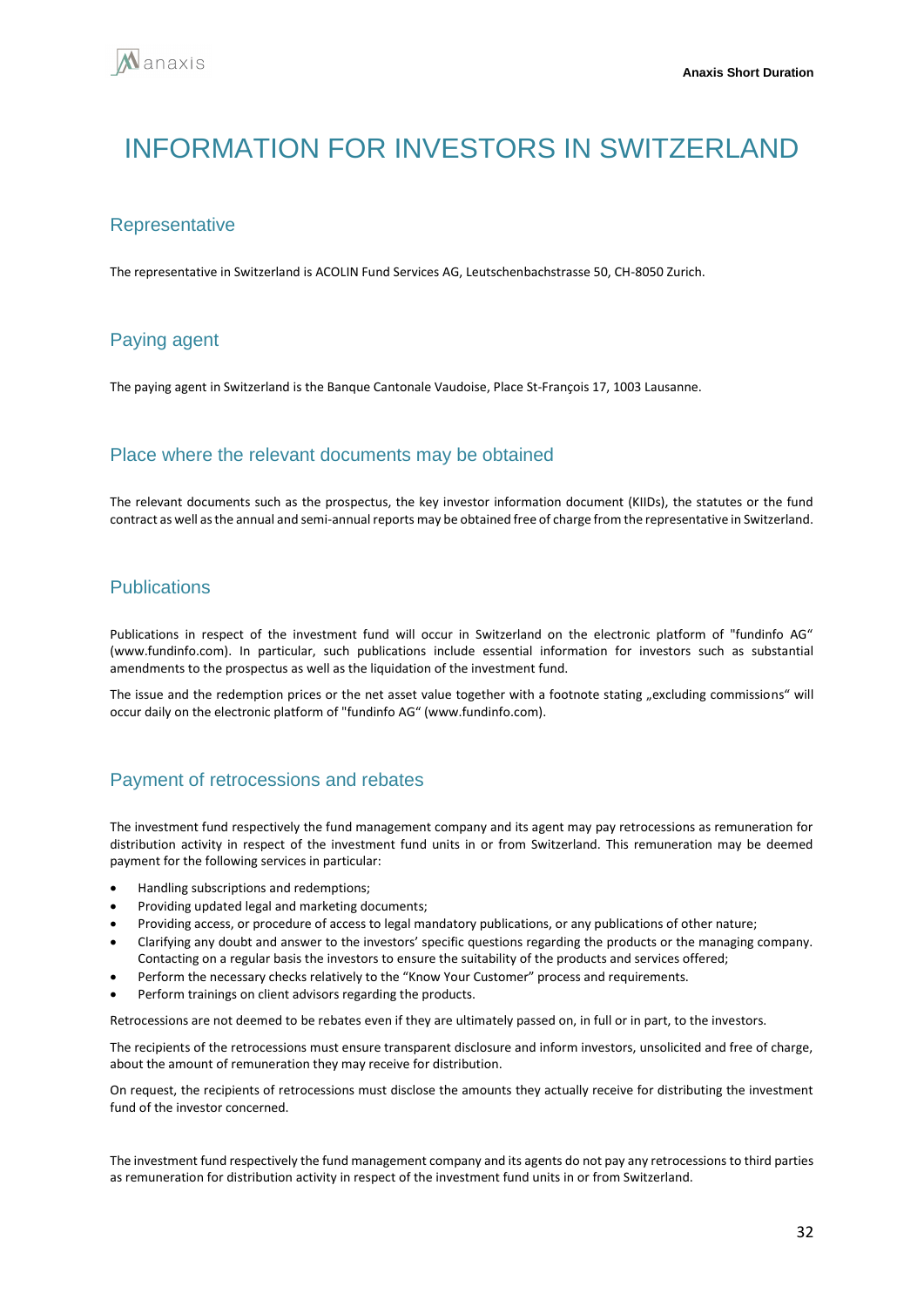# <span id="page-32-0"></span>INFORMATION FOR INVESTORS IN GERMANY

## Authorisation for distribution

Anaxis Asset Management has indicated its intention to sell units of the Fund in Germany and is authorised for public distribution since the conclusion of the notification process.

### Information agent

The information agent in Germany is:

ANAXIS SA Rue du Mont Blanc, 19 CH, 1201 Geneva

The prospectus, the key investor information document, the fund rules, and the audited annual and unaudited semi-annual reports of the investment fund are available free of charge and on durable medium from the information agent.

Furthermore, the information on subscription and redemption prices of the investment units are available from the information agent.

## Publications

The issue and redemption prices of the investment units as well as any notices to investors are published in the Federal Republic of Germany on www.anaxiscapital.com/de/.

In the cases listed by §298 (2) of the KAGB law, the unitholders will be additionally informed by means of a durable medium in accordance with §167 of the KAGB law.